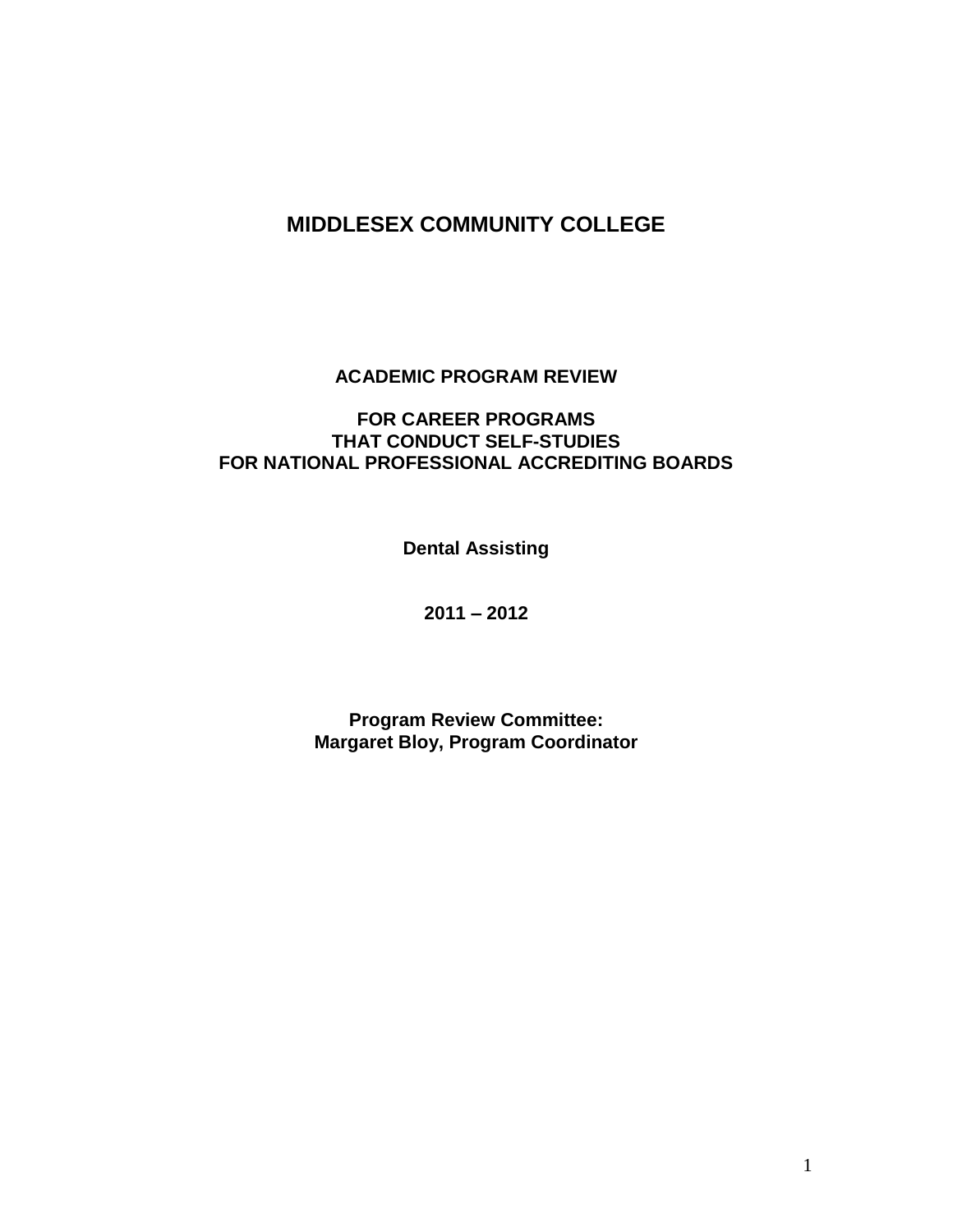### **MIDDLESEX COMMUNITY COLLEGE**

#### **Academic Program Review**

#### **FOR CAREER PROGRAMS THAT CONDUCT SELF-STUDIES FOR NATIONAL PROFESSIONAL ACCREDITING BOARDS**

#### **Table of Contents**

- **Section I Introduction**
- **Section II Mission and Goals**
- **Section III Student Learning Outcomes**
- **Section IV Instructional Support**
- **Section V Data**
- **Section VI Program Analysis – External Perspectives**
- **Section VII Program Evaluation Summary & Action Plan**
- **Section VIII External Accreditors' Report (If available)**
- **Section IX Appendices**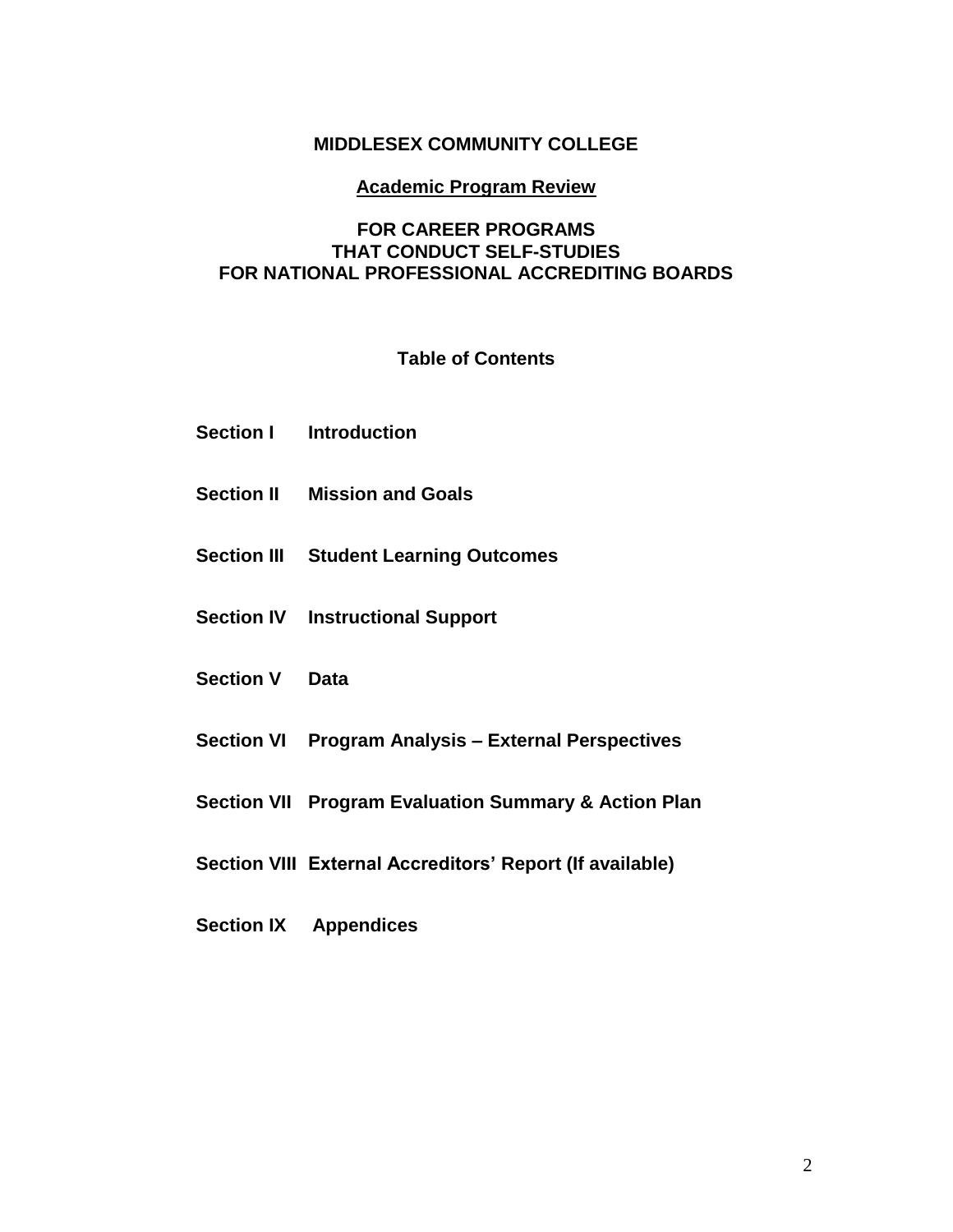### **Middlesex Community College**

#### **Academic Program Review**

#### **FOR CAREER PROGRAMS THAT CONDUCT SELF-STUDIES FOR NATIONAL PROFESSIONAL ACCREDITING BOARDS**

Note: This program review is an addendum to the Program Self-Study Report that is required for National Accreditation. The report of the Accrediting Board is included in this addendum. The complete Program Self-Study Report is on file with the Division Dean.

**Section I: Summary of Self-Study/Introduction to the Program Review** This is an opportunity to provide background or contextual information, set goals for the program review and/or include any other introductory information that the committee believes will be helpful to the reader. Include information about previously completed program reviews, such as findings, improvements, and unfinished items. Also include a description of the findings in the most recent accreditation self-study, and, if available, the recommendations and/or responses from the accrediting board.

The Dental Assisting Program at Middlesex Community College began in 1970 on the Bedford Campus under the direction of Marjorie Short. The program awarded its first certificate in Dental Assisting in 1971. The college began awarding Associate Degrees in Dental Assisting in 1974. The Associate Degree builds on the Dental Assisting certificate by adding 27 credits of general education courses to the 36 credits contained in the DA Certificate. The dental assisting specific courses are taken in one year. Both the Certificate and Associates Degree students take the dental assisting courses at the same time. There is no duplication of dental courses. Students wanting the Associate's Degree in Dental Assisting can achieve this degree by taking Liberal Studies courses prior to entry into the DA Program and then graduating with an Associate's Degree or they can take the Liberal Studies courses after they finish the one year Dental Assisting Program. Most of the dental assisting students pursuing the advanced degree do it on a part-time basis. In 1993, the Dental Assisting Program moved to the Lowell campus in the Health, Science and Technology Building, better known as the Talbot Building at 44 Middle St. The Dental Assisting Program admits one class of 20 students in September of each year. This class is made up of both Dental Assisting Certificate and Associate Degree students. The Associate Degree students have the flexibility to take their General Education classes either prior to entering the Dental Assistant Program or after they have finished their dental courses. Many Certificate graduates go on to pursue the Degree in Dental Assisting by attending Middlesex Community College part-time while working in their career.

The Dental Assisting Program achieved initial accreditation from the American Dental Association's Commission on Dental Accreditation (CODA) in 1972 and has maintained its accreditation since that time. The most recent accreditation site visit was in 2009. At that time, we achieved full accreditation without recommendations. This accreditation will last for 7 years taking us to 2016.

#### **Section II: Program Mission and Goals as they support College's Strategic Plan**

**1.** State the mission of the program. Please indicate if the mission statement is new or has been significantly revised as part of a prior program review process.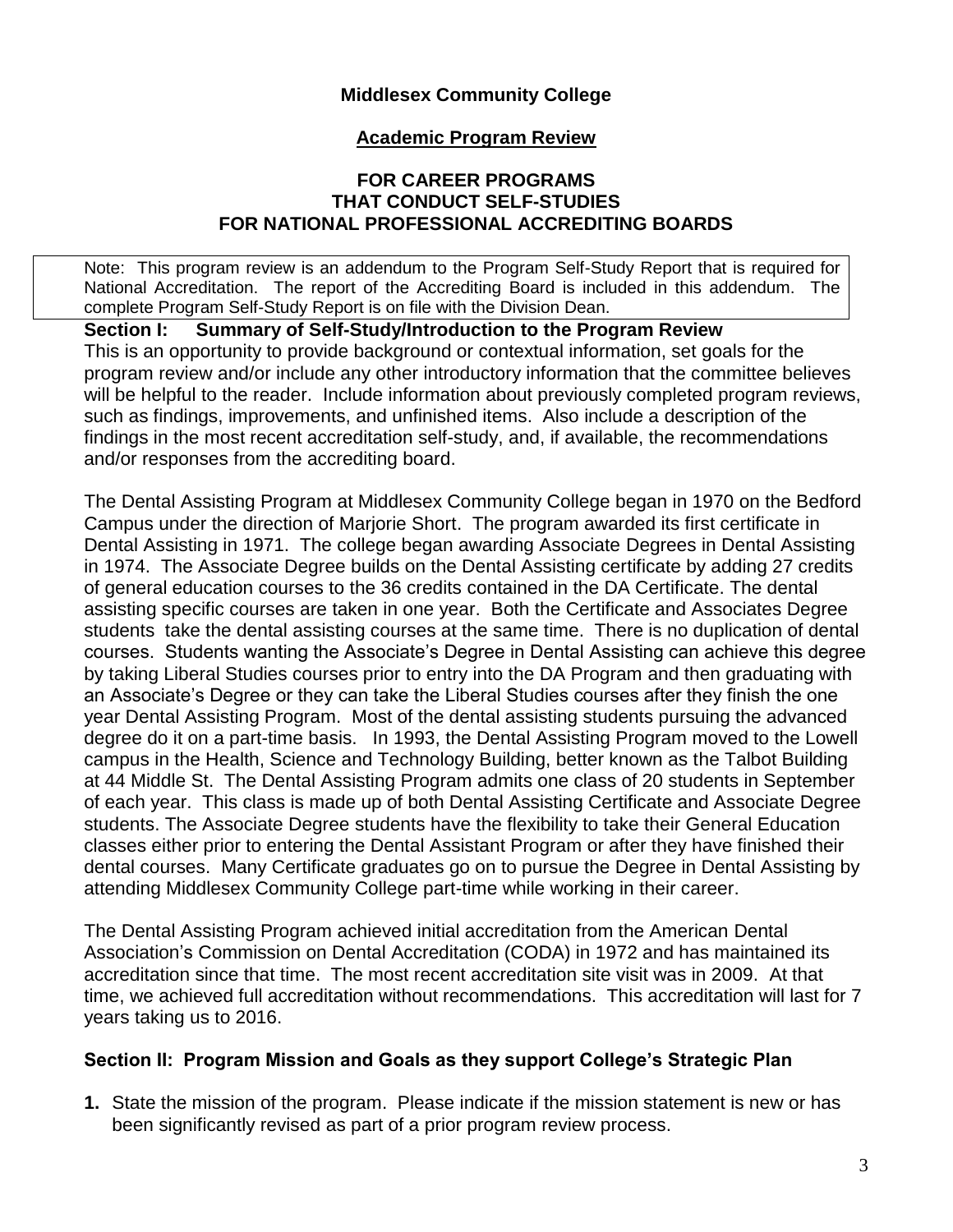The Middlesex Community College Dental Assisting Program provides students with a supportive and challenging learning environment designed to develop competent and compassionate dental assisting professionals. Through learning experiences and service opportunities, students develop the skills, attitudes, and knowledge necessary to serve as an integral member of the dental health team. The program provides the students with the necessary job entry skills to obtain professional credentials, perform community service and have a solid foundation for continuing growth.

- 2. Middlesex Community College's Strategic Directions are listed below. Describe how your program's mission and the work that is done within your program supports one or more of these directions.
	- *Improve access and advance student success by strengthening evidence-based practices and resource allocation.*
	- *Foster greater college engagement through improved communication, personal connections and collaborative partnerships.*
	- *Drive innovation, enrich community and broaden the learning experience for all by fulfilling our shared responsibility for diversity.*
	- *Empower all members of the college community to be educators, mentors, advocates and life-long learners.*
	- *Transform learning by integrating academic, workplace and global experiences to meet personal, professional and community needs.*
	- *Build partnerships that stimulate innovation and address the educational, social, economic and workforce development needs of our communities.*

When referring to our Mission Statement for the Dental Assisting Program, we feel that we support the College's Strategic Direction to "Drive innovation, enrich community and broaden the learning experience for al l by fulfilling our shared responsibility for diversity" in a couple of ways: 1.) We go into local area elementary schools and provide a program of teaching good oral hygiene practices to second grade students. The area's local elementary schools are quite diverse in their student population. Our students, during this project, are completely engaged with this learning activity. Our students first a deliver a message to the class, they also must have developed an interactive game between themselves and the students, our students must reach out to the parents of these children through a written letter describing what their child learned in school [today], finally our students provide the students with toothbrushes and toothpaste, which are then taken home by the second graders. 2.) We visit Saints Memorial Hospital in Lowell where the students meet Head and Neck cancer patients. During this visit, students sit with these patients, they converse with these patients, they help them brush their teeth and they apply fluoride varnish to their remaining teeth. It is a very emotionally filled activity, which reaches each student in a very personal and different way.

We also feel that we support the college's Strategic Direction to "Empower all members of the college community to be educators, mentors, advocates and life-long learners", through our Externship program,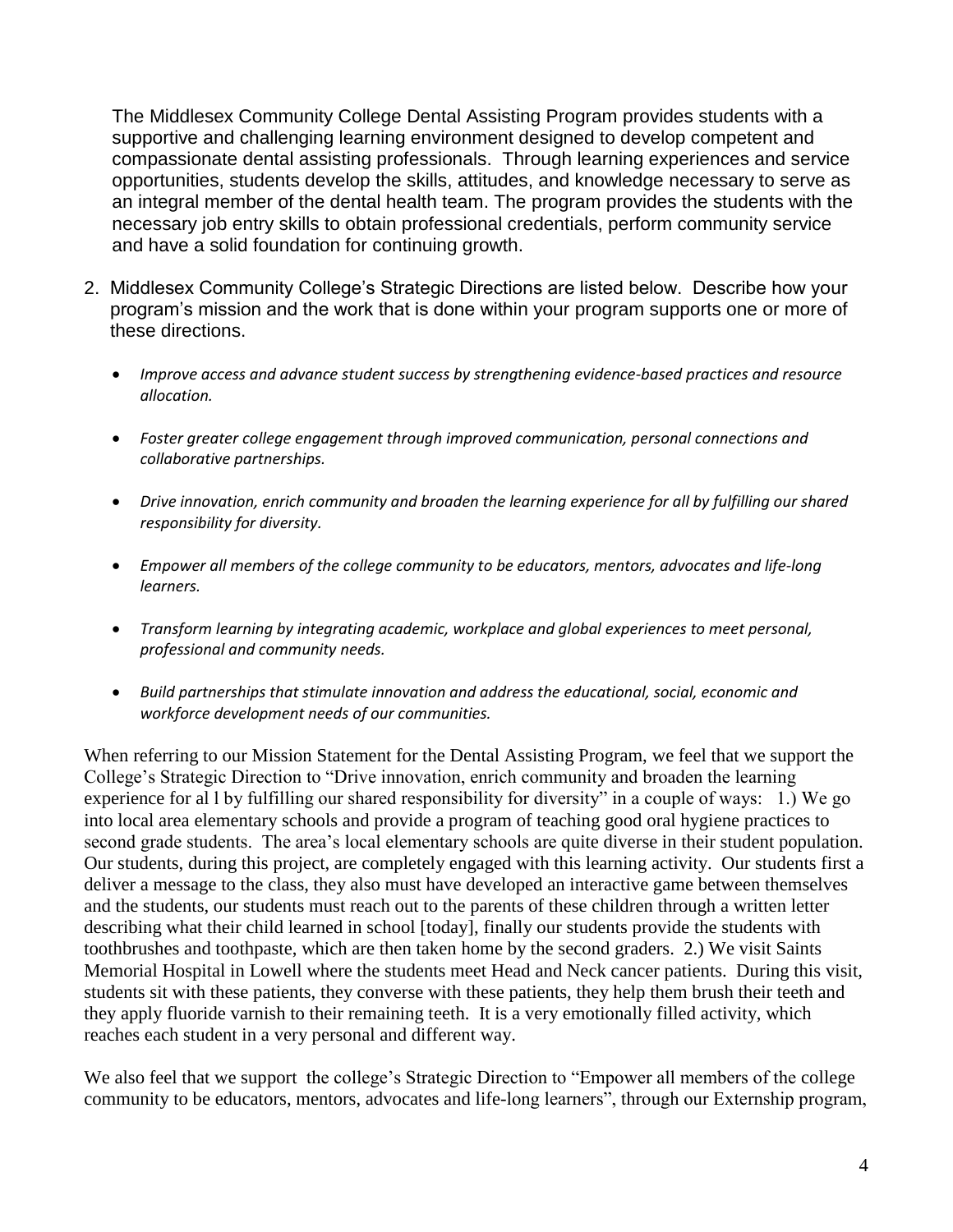primarily. Our externship program allows for the local dental community to become mentors to our students (two of our dentists are actually former graduates of Middlesex Community College), our alumni have been educators in that they teach courses in the program or are guest speakers in our classes. We are always encouraging our graduates to continue on, to stay active in their profession, earn their baccalaureate degree, and then become advocates for the profession.

## **Section III: Student Learning Outcomes and Assessment**

## **Institutional Student Learning Outcomes**

| <b>Written and Oral Communication</b>                                                                                                | <b>Critical Thinking</b>                                                                                                                                                                                                                                                        |
|--------------------------------------------------------------------------------------------------------------------------------------|---------------------------------------------------------------------------------------------------------------------------------------------------------------------------------------------------------------------------------------------------------------------------------|
| For example                                                                                                                          | For example                                                                                                                                                                                                                                                                     |
| Written assignments<br>Oral presentations<br>$\bullet$<br>Use of relevant information literacy skills<br>Effective use of technology | Analysis<br>$\bullet$<br>Synthesis<br>Evaluation<br>Creative thinking<br>Development of logical conclusions<br>$\bullet$                                                                                                                                                        |
| <b>Quantitative Literacy</b>                                                                                                         | <b>Multicultural and Global Literacy</b>                                                                                                                                                                                                                                        |
| For example                                                                                                                          | For example                                                                                                                                                                                                                                                                     |
| Interpretation<br>Representation<br>Calculation<br>$\bullet$<br>Application/Analysis<br>Communication of quantitative<br>information | Intercultural knowledge<br>٠<br>Global issues<br>Interactions that build diversity awareness<br>$\bullet$<br>Diverse forms of creative expression<br>$\bullet$<br><b>Aesthetic Appreciation</b><br>$\bullet$<br>Historical, political, and economic<br>$\bullet$<br>perspective |
| <b>Social Responsibility</b>                                                                                                         | <b>Personal and Professional Development</b>                                                                                                                                                                                                                                    |
| For example                                                                                                                          | For example                                                                                                                                                                                                                                                                     |
| Sustainability<br>Civic engagement<br>$\bullet$<br>Social justice<br><b>Ethical frameworks</b><br>Social policy frameworks           | Achievement of academic goals<br><b>Career Readiness</b><br><b>Self Assessment</b><br>$\bullet$<br>Responsibility for learning and personal<br>development<br>Professionalism<br>$\bullet$<br>Leadership<br>Wellness<br>$\bullet$<br>Collaboration                              |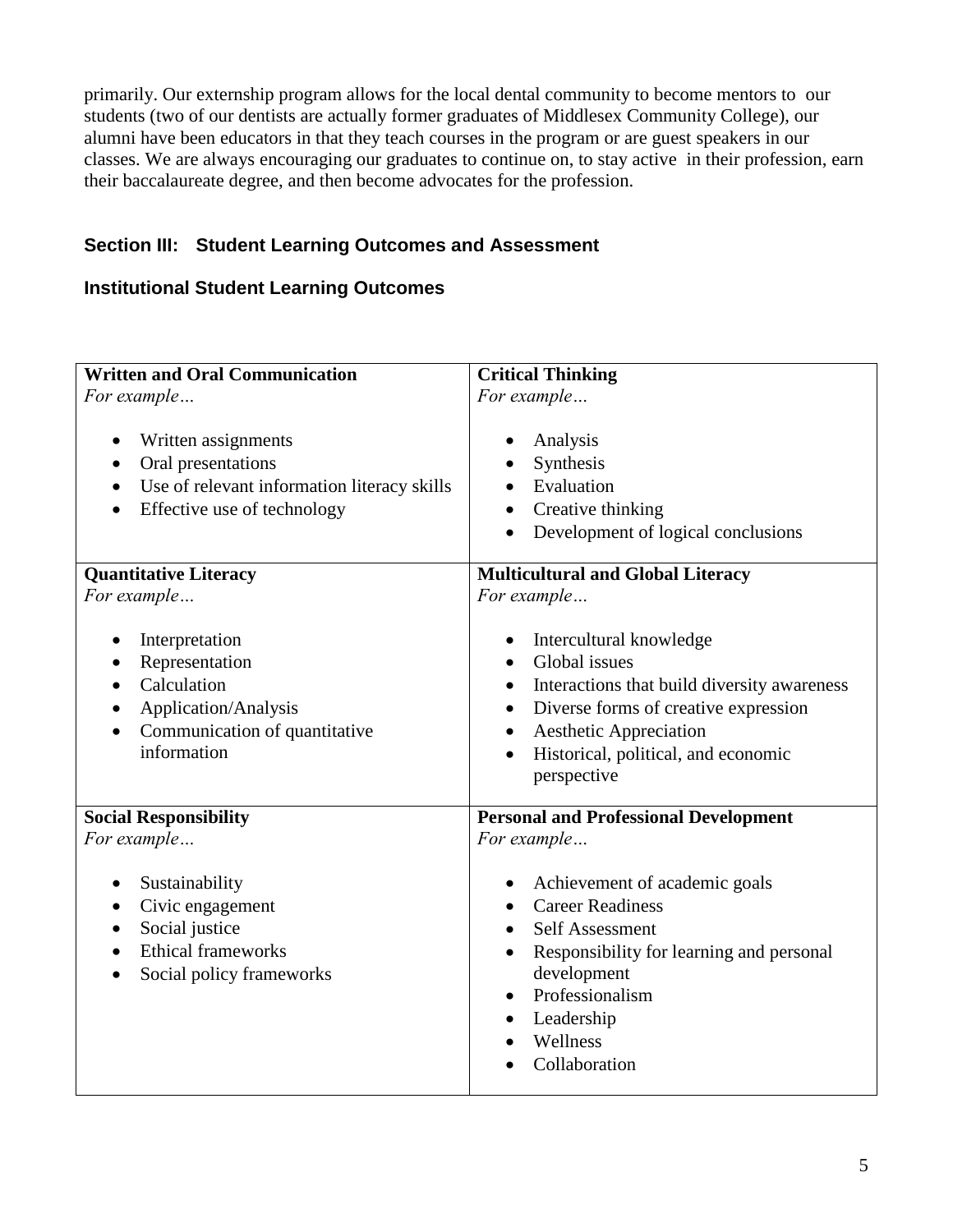**2.** Please provide your program's timeline for ongoing, annual assessment of the college's ISLOs as appropriate.

| 2011-12 | <b>PPD</b>  |
|---------|-------------|
| 2012-13 | W & O Comm. |
| 2013-14 | <b>SR</b>   |
| 2014-15 | <b>CT</b>   |
| 2015-16 | QL          |
| 2016-17 | <b>MGL</b>  |

**3.** If applicable, discuss any changes you have made to your program's support of MCC's ISLOs since your last program review.

N/A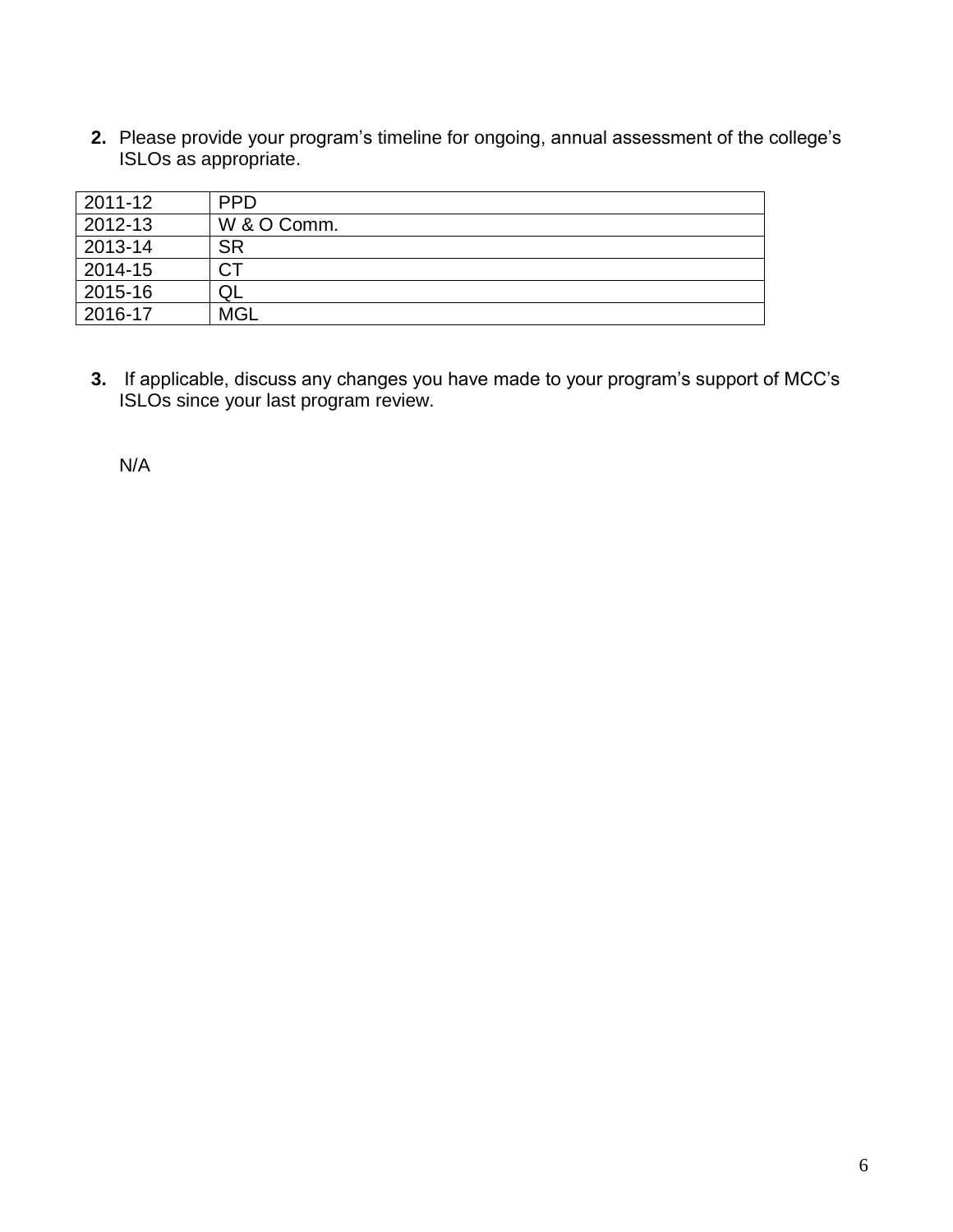**4.** As appropriate, map the way in which your program provides opportunities for students to progress towards achievement of MCC's Institutional Student Learning Outcomes, by noting in which courses outcomes are **Introduced (I), Developed (D)**, and where students are expected to demonstrate **Competency (C). (Note: at the Developing and Competency levels, PSLOs should be reflected, directly or indirectly within the course outcomes.)**

#### **Curriculum Map II:**

**Program Opportunities for Student Progress toward ISLOs**

|                                                    | <b>DAS100</b> | <b>DAS101</b> | <b>DAS102</b> | <b>DAS103</b> | <b>DHY152</b> | <b>DAS150</b> | <b>DAS151</b> | <b>DAS152</b> | <b>DAS153</b> |
|----------------------------------------------------|---------------|---------------|---------------|---------------|---------------|---------------|---------------|---------------|---------------|
| Quantitative<br>Literacy                           |               |               |               |               |               |               |               |               |               |
| <b>Critical</b><br><b>Thinking</b>                 |               |               | D             | D             | D/C           | $\mathsf C$   | $\mathsf{C}$  | D             | $\mathsf{C}$  |
| <b>Written and</b><br>Oral<br><b>Communication</b> |               |               |               | I/D           | I/D           |               |               | D             | $\mathsf{C}$  |
| <b>Multicultural</b><br>and Global<br>Literacy     | I/D           |               |               |               |               | C             |               |               | $\mathsf{C}$  |
| <b>Social</b><br><b>Responsibility</b>             |               |               |               |               | D/C           | $\mathsf{C}$  | D             | D             | $\mathsf{C}$  |
| Personal &<br>Professional<br><b>Development</b>   |               |               | I/D           | D             | D/C           | C             | $\mathsf{C}$  | D             | C             |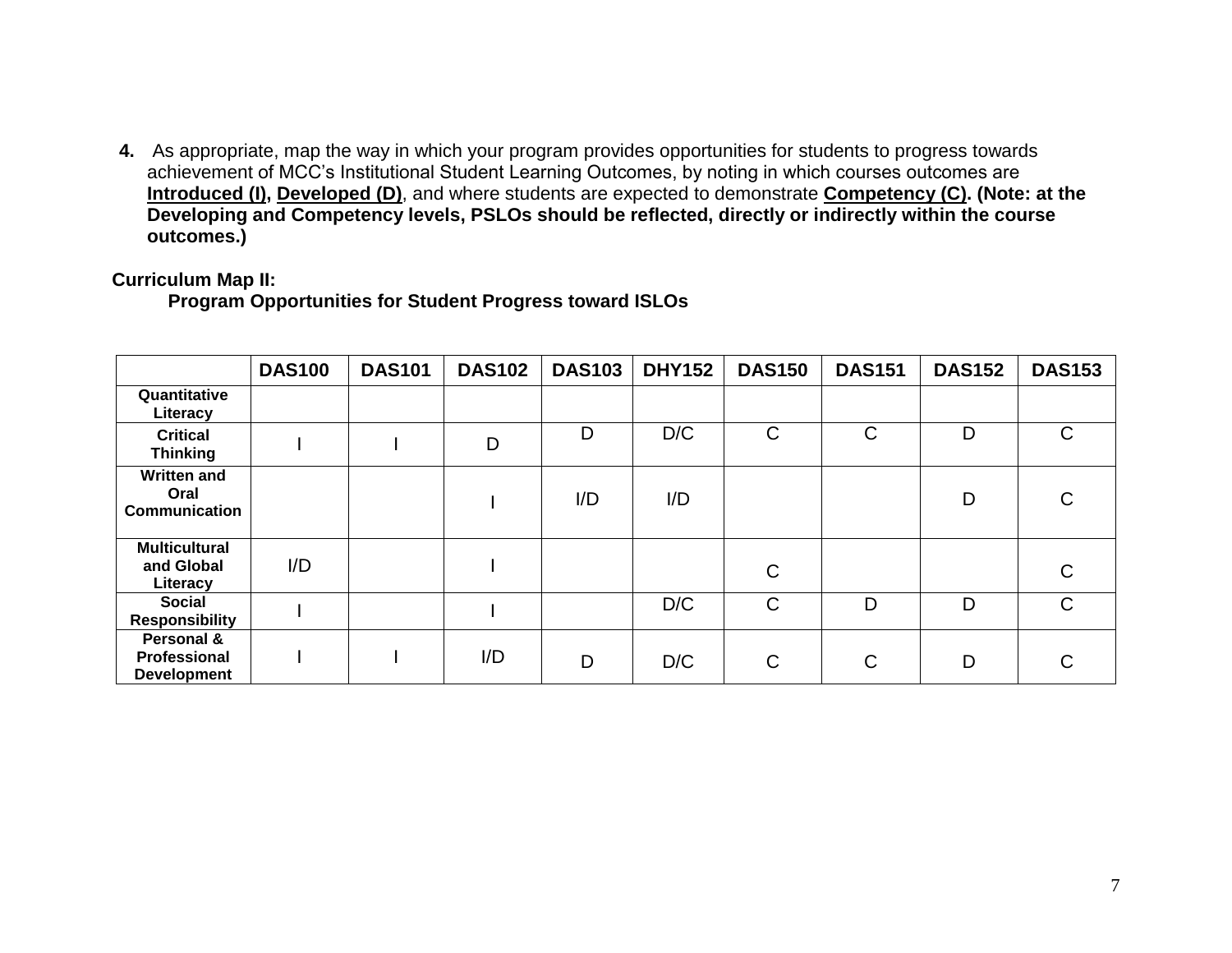**5.** Does Curriculum Map II suggest a need to make changes to the **sequencing of** opportunities for students to develop and achieve any ISLO within the program? If so, please explain.

By reviewing the Curriculum Map II, it appears that the program needs to weave the Strategic Initiative "Quantitative Literacy" into the program. Maybe through the student's projects, which are requirements in three of the program's courses, either in the fall semester and/or the spring, we could include the gathering of data so that the students could learn to interpret the information, analyze the information, and then apply the information.

Also, it appears that the course DAS 152, Dental Practice Management, is still in the process of developing students prospective to the Strategic Initiatives. The fact that the ISLO's are at this level indicates to me that the course would be better served in the first semester. This has initiated a review of the program's curriculum and course sequencing.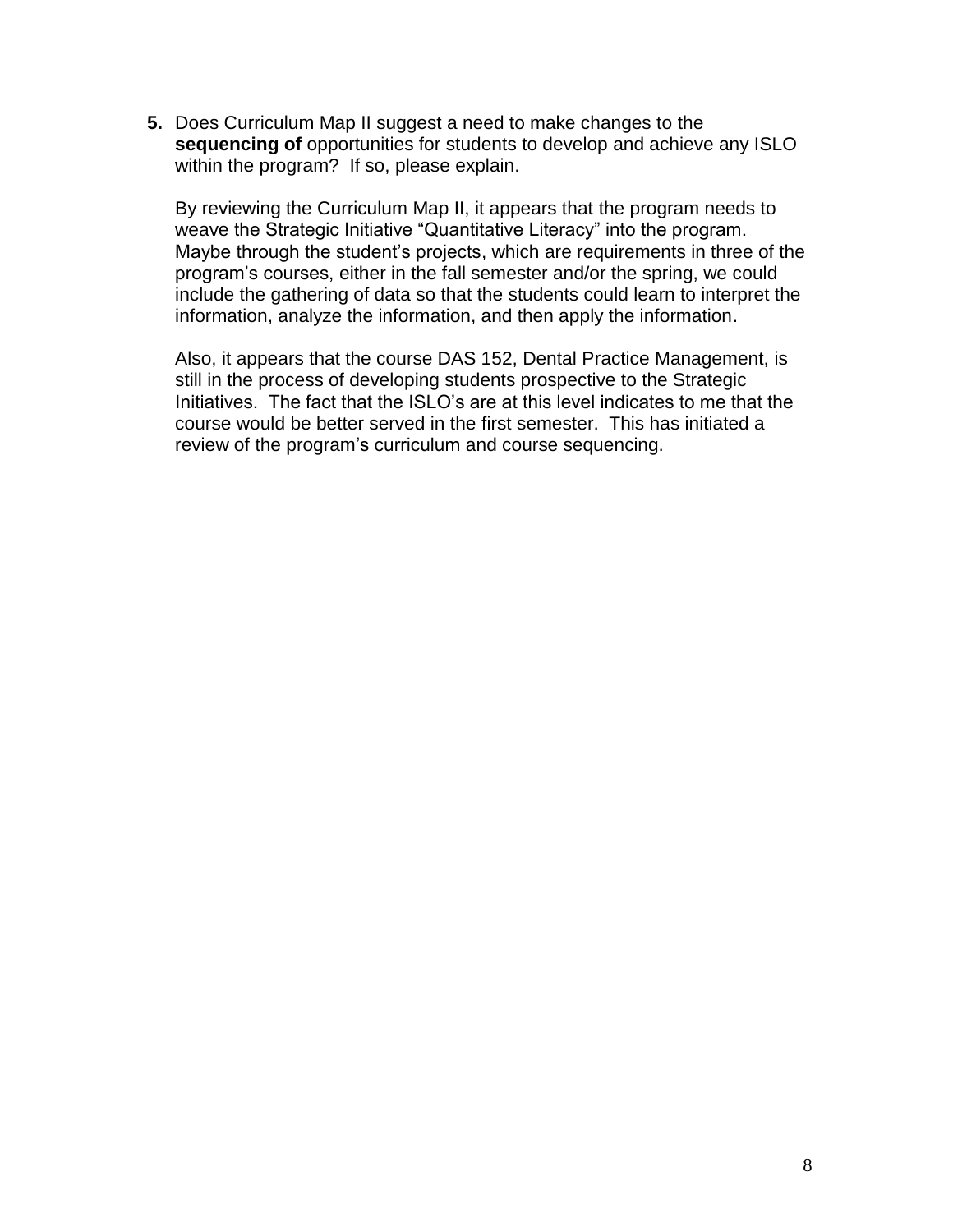### *The MCC graduate will demonstrate the capacity for on-going 'Personal and Professional Development'.*

**6.** Please provide examples of representative course student learning outcomes that include or embed this ISLO from course syllabi where competency of the ISLO is expected.

| Course                                        | <b>Semester</b> | Course Outcomes-supportive of ISLO #6                                                                                                                                                                                                                                                               |
|-----------------------------------------------|-----------------|-----------------------------------------------------------------------------------------------------------------------------------------------------------------------------------------------------------------------------------------------------------------------------------------------------|
| DAS 100 Clinical<br>Practicum I               | Fall            | -The student is able to correctly select the proper<br>instruments for various dental procedures<br>-Demonstrates proper professional rapport with<br>dental staff and patients while at externship                                                                                                 |
| DAS 101 Dental<br>Science I                   | Fall            | -The student will be able to demonstrate<br>appropriate professional terminology to<br>communicate with other dental professionals                                                                                                                                                                  |
| DAS 102 Dental<br>Assisting                   | Fall            | -Demonstrates specific oral hygiene care for<br>orthodontic, periodontic, pediatric and<br>prosthodontics patients<br>-Demonstrates correctly 4-handed dentistry skills                                                                                                                             |
| DAS 103 Dental<br>Materials and<br>Procedures | Fall            | -Demonstrates proper infection control in the<br>dental laboratory.                                                                                                                                                                                                                                 |
| DHY 152 Dental<br>Radiology                   | Fall            | -The student will be able to critique exposure,<br>handling, and processing errors and be able to<br>correct them by applying gained foundational<br>knowledge of production, shadow casting, film<br>composition, and processing chemistry.                                                        |
| DAS 150 Clinical<br>Practicum II              | Spring          | -Demonstrate knowledge and skill while assisting<br>in restorative procedures at externship<br>-Demonstrate professional rapport with staff and<br>patients                                                                                                                                         |
| DAS 151 Dental<br>Science II                  | Spring          | -Demonstrate basic knowledge in the prevention<br>and management of an emergency situation<br>-Demonstrate appropriate communication skills to<br>staff, faculty & patients                                                                                                                         |
| DAS 152 Dental<br><b>Practice Management</b>  | Spring          | -Demonstrate telephone etiquette and protocol<br>during various role playing scenarios                                                                                                                                                                                                              |
| DAS 153 Preventive<br>Dentistry               | Spring          | -Demonstrate and explain to your partner (and<br>then to a patient) in a professional manner, the<br>correct steps to proper oral hygiene care<br>-Collaborate with a partner by developing a<br>"lesson plan" that will be used to teach $2nd$ graders<br>the proper way to brush and floss teeth. |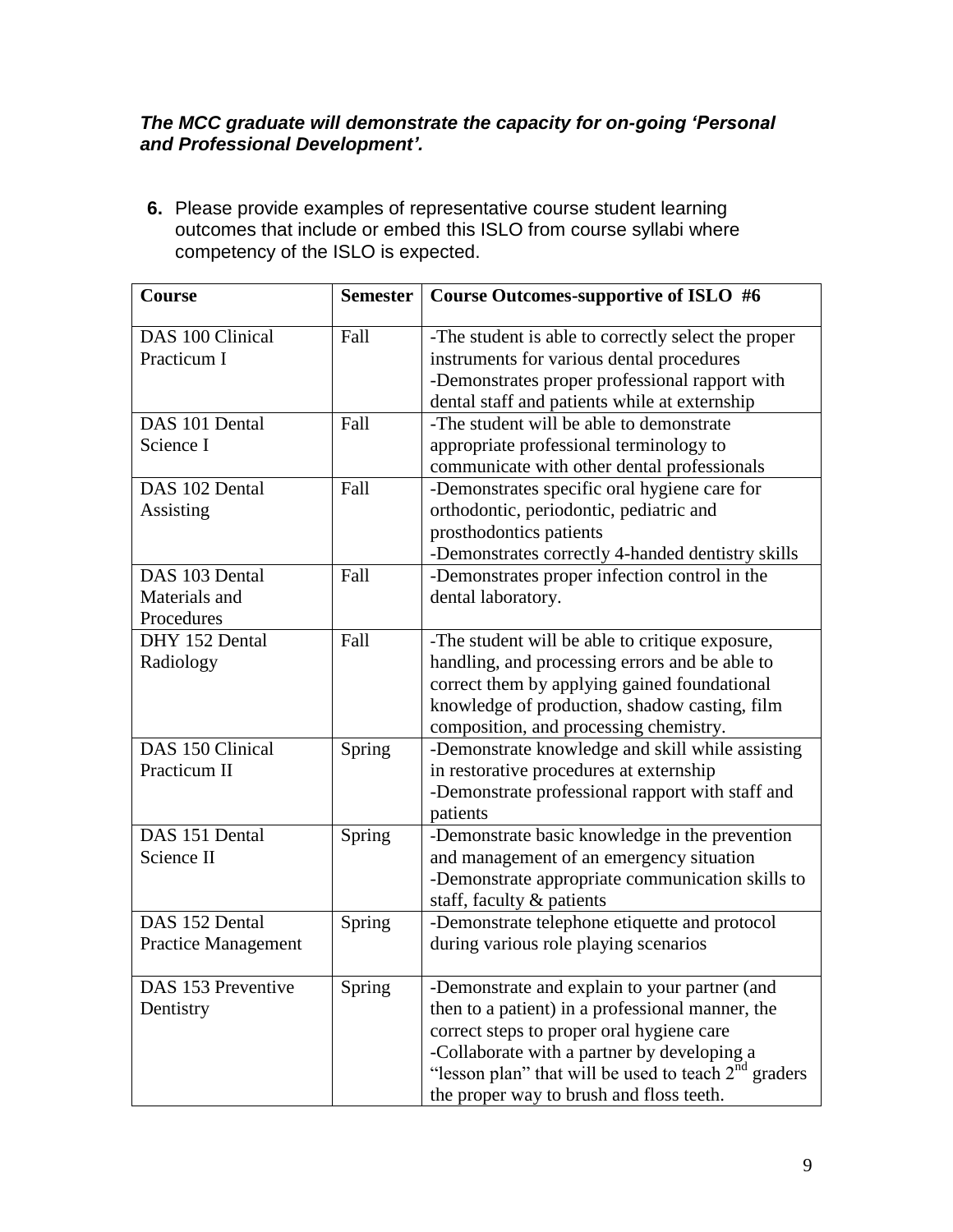- **7.** Referring to Curriculum Map II, describe the process by which this Institutional Student Learning Outcome was assessed for Competency. Include in your description:
	- Which courses contributed evidence of student learning and achievement?
	- Which assignments/projects/exams/activities within those courses generated the evidence?
	- How was a sample selected from the full sets of contributed evidence?
	- What criteria were used to assess student learning and achievement?
	- Which faculty members assessed the evidence, and how representative are they of the faculty teaching in the program?
	- How you created a block of time to conduct the assessments of student learning
		- Students were assessed for Competency for the ISLO, *Personal and Professional Development*, by reviewing all the courses in the Dental Assisting curriculum. We found that courses, DAS 100, Clinical Practicum I, and DAS 150, Clinical Practicum II, best contributed evidence of student learning and achievement. Students must be prepared to enter the workforce at an entry level at the end of the one year of study. All objectives and outcomes are aimed at preparing the dental assisting student to meet career expectations.
		- $\triangleright$  The activities that best generated the evidence were student's performances while assisting a dentist in their externship assignments. The dentists would evaluate the student's performance while the student was assisting them in dental procedures at their offices. Progression of learning and achievement is reflected in the evaluations from Rotation I to Rotation III.
		- $\triangleright$  We looked at all the evaluations from the dental offices for each of our students from last years' class. From those evaluations, we had our sample. Of the original 18 students who started the program in the fall of 2011, 14 completed the dental courses. Of those students who did not complete the program, one student was deemed not "career ready" as was evidenced by her failing grades in the second semester, as well as poor-fair evaluations from her externships.
		- $\triangleright$  Students were assessed and evaluated on a number of skills and personal attributes that the student assistant is expected to perform or have while at the dental office. Those skills and attributes, located on our Clinical Progress Report, are divided into three main sections with actual performance objectives listed underneath. Those three main sections are: Professional Behaviors, Clinical Performances, and Supportive Procedures/Radiographic Techniques (please see Appendices A. B. and C – Student Progress Reports)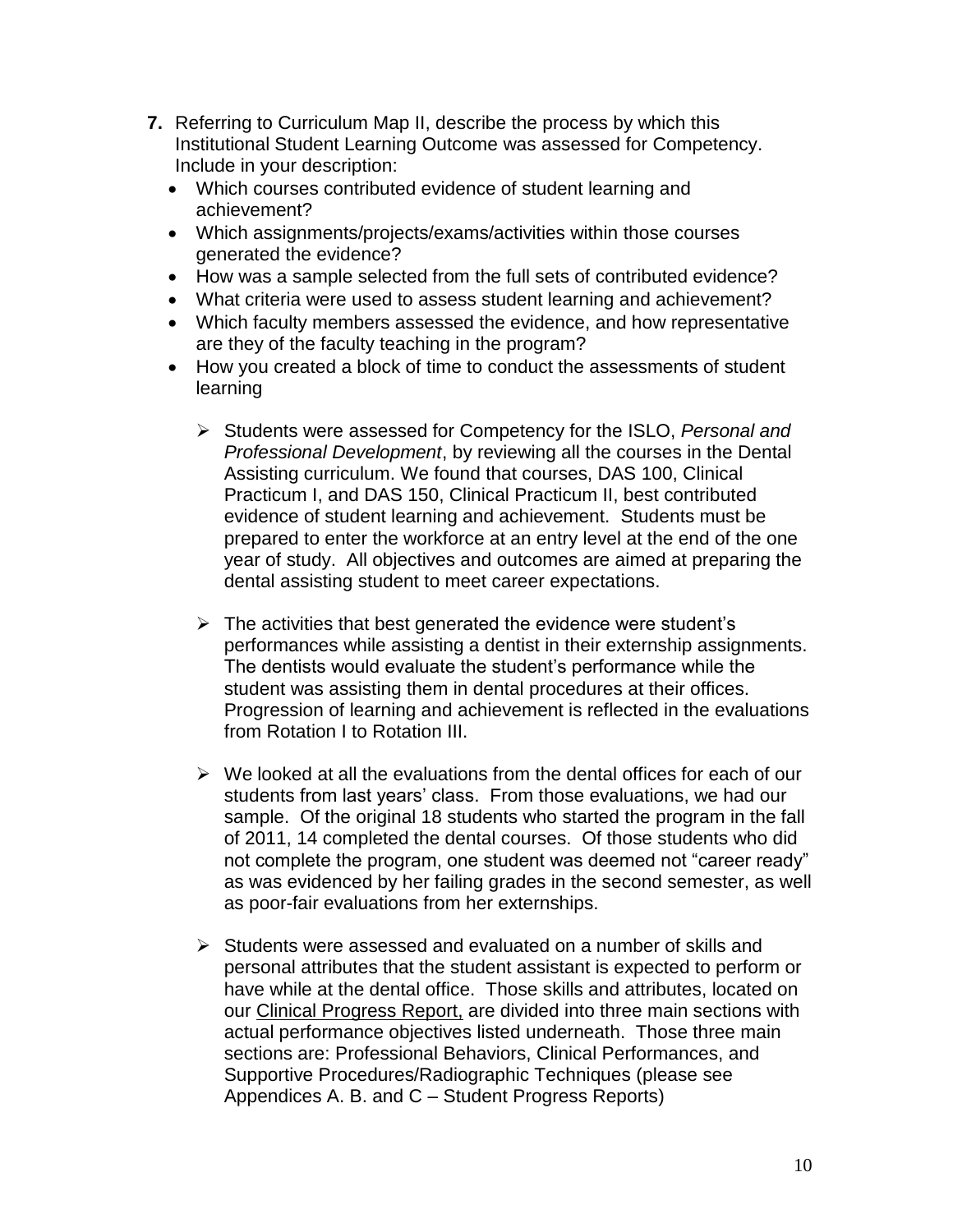- $\triangleright$  There were two faculty members who evaluated the student's performances while out at externship. Those two faculty members were the program director and a part-time adjunct faculty member. Both faculty members have many years of experience as a dental assistant. For CODA, the Commission on Dental Accreditation, for the American Dental Association, it is required in the Standards that all faculty teaching within the dental assisting program have current work experience as a dental assistant and should also be currently credentialed as a Certified Dental Assistant (CDA).
- $\triangleright$  The dental assisting faculty conduct site visits at the externships where the dental assisting student is interning. These visits are routinely done—one faculty member visits an office every 4-5 days of the externship. Students needing more faculty intervention are visited more often.
- **8.** What did your program learn about student achievement of this ISLO within your program?

The program learned the strengths and weaknesses about a student's ability to act professionally while in the clinical setting through our professional rubric and thus achievement of the Personal and Professional Development ISLO. On our Professional rubric, students are evaluated on their professional behavior while in the clinical setting. There are three grading criteria for ten objectives on our rubric. The grading criterion is: if the student is proficient; if the student is developing; and if the student is not developing (please see Appendix D- Professional Evaluation).

During our clinical portion of the courses, we evaluated the students on Professionalism. Students who did not perform well on the rubric, received information that they must come see me, the program director, and the situation was discussed. In DAS 153, students were evaluated each time that they were in clinic on Professionalism, as well as on other criteria for successful clinical behavior. Of the 14 students from last year's graduating class, only one student received a couple of unsatisfactory Professional Behavior evaluations during the course of the semester, which meant that 93% of the class had acceptable behavior.

*9.* What curricular and/or instructional changes are planned within the program as a result of this assessment work (if any)?

No instructional changes are planned within the program as a result of this assessment work because 93% of the class passed and were well qualified.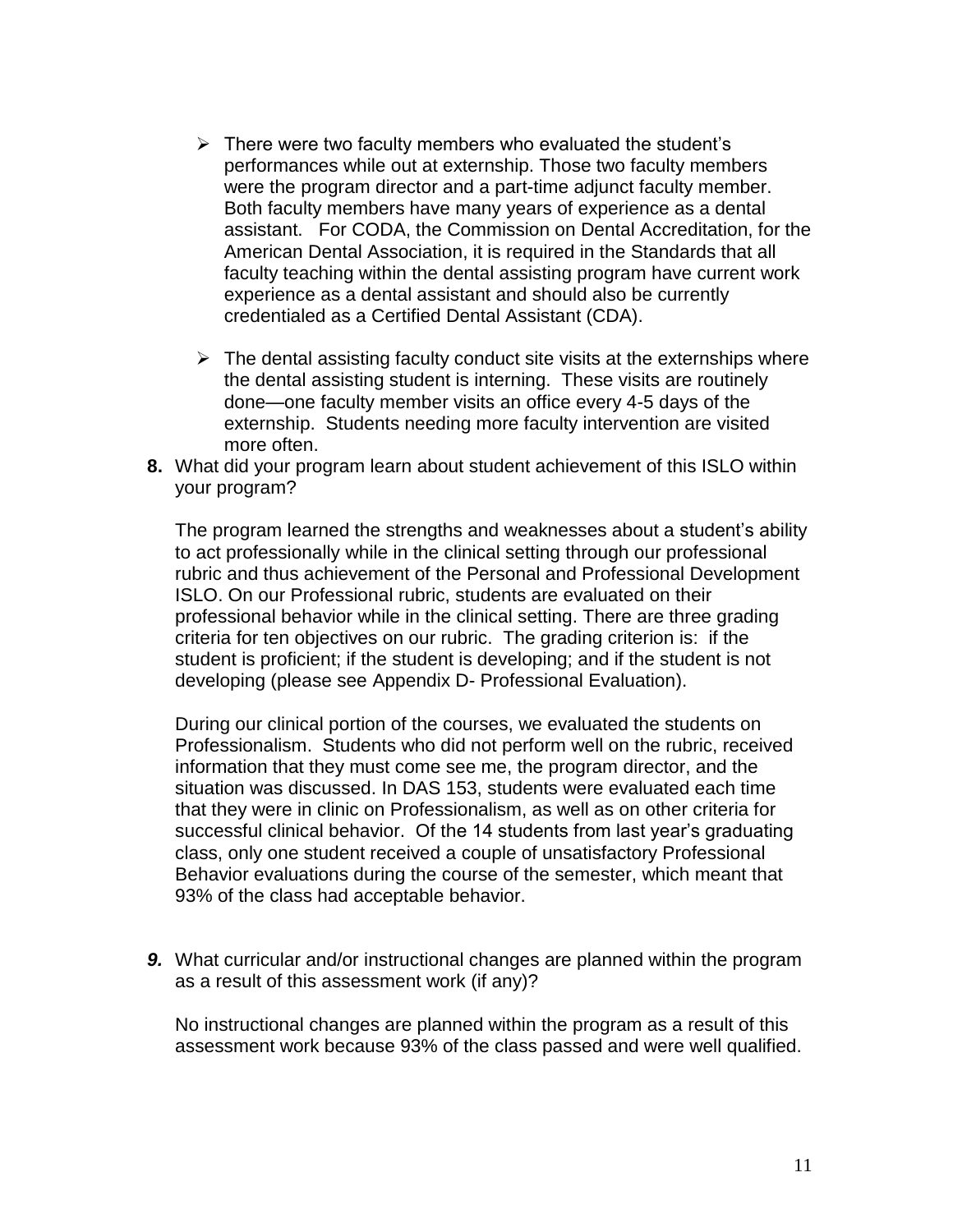#### **Section IV: Instructional Support**

**10.** Discuss the adequacy of the staffing level in the program to teach and advise students enrolled in the program.

The dental assisting program has 1.5 full-time faculty members to teach and advise 20 students. The program also has 3-4 part-time instructors to help teach in the labs to accommodate Accreditation Standards.

**11.** How adequate and appropriate are program facilities and equipment? Please be specific about current deficiencies or projected needs.

 The dental assisting program has adequate and appropriate facilities as well as the adequate and appropriate amount of equipment for the day-to-day operation of the program. The dental assisting program has a 4 chair dental clinic with a sterilization center. The program also has a laboratory which is equipped with14 work stations. The dental assisting program also owns a variety of dental instruments and small equipment needed for student use. Day to day wear and tear on the dental operatory chairs and cabinetry is taking a toll as our clinic will be 23 years old. Doors on the cabinetry in the clinic and lab are starting to have their hinges break down. While replacement of some parts on our dental operatory chairs has already begun. The DA program's plan is to have these items replaced and/or updated within the next two years if grant monies are available. To assist in the attainment of skills, student learning would benefit from the addition of a dental manikin simulator. This is needed as our clinic does not have the benefit of a dentist to perform procedures. Such a simulator offers a computerized simulation of dental practice. Students would be able to practice their skills and test their knowledge of a procedure while assisting a virtual dentist

**12.**Describe any professional development needs of program faculty or staff.

The program director and the faculty are all required to take continuing education credits in order to maintain their license and/or certification in their respective dental fields. Yankee Dental Congress in Boston is an annual conference that allows the program director and dental faculty to attain CEU's in the field of Dentistry.

Accreditation recommends the participation of the program director to attend national professional and/or educational meetings. Through grants and division funding the program director has had the opportunity to attend these national meetings. MCC also provides professional development opportunities throughout the academic year.

I would also like to have our part-time faculty have the ability (cost) to attend a national or regional educational dental meeting, as well as other professional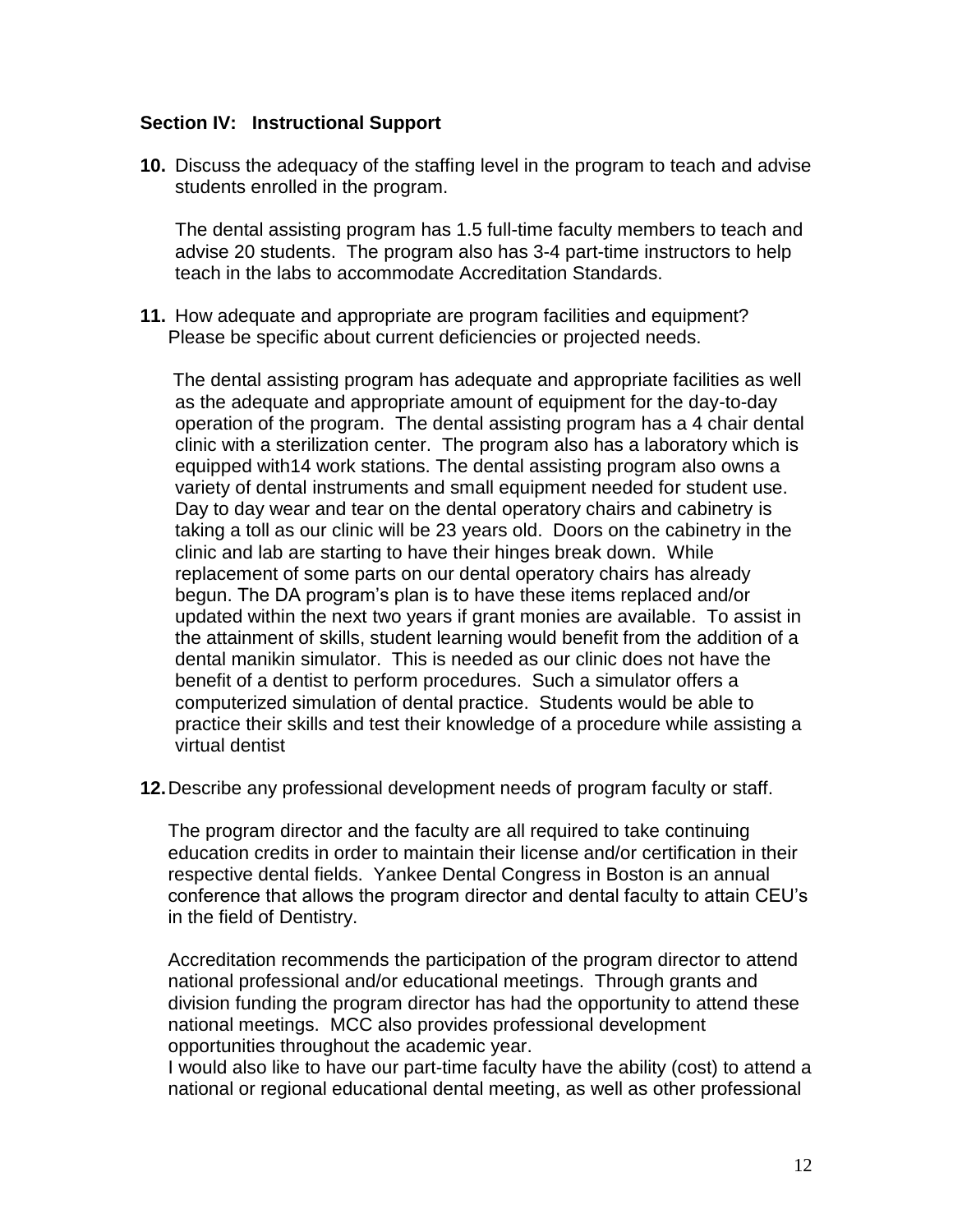development opportunities. I think that it would enhance job satisfaction and the feeling of inclusiveness, as well as to improve their knowledge on outcomes and objective writing.

Support the faculty to serve as a site visitor for the American Dental Association's Commission on Dental Accreditation. So much can be learned for program strengthening when one serves in this capacity.

**13.**Describe the sources of program funding. Are the funds adequate to support the program? Is the current use of funds effective to realize program goals? Does the program leadership have input into the program budget?

The fiscal year begins on July 1 of each year. In the spring of each academic year the Dental Assisting Program Coordinator supplies information to the Division Dean as to any anticipated needs for the upcoming fiscal year. The dean prepares a budget request for the division which includes requests for the dental assisting department in order to articulate budget needs for the upcoming fiscal year. The request is submitted to both the college's budget director and the Provost and Vice President for Academic and Student Affairs. Final approval rests with the Executive Vice President for Administration and Finance. With the supplementation of grants, the program has adequate funding to support its endeavors at this time.

#### **Section V: Institutional Data**

The Institutional Research Office will provide a significant portion of the data. Your committee is encouraged to request additional relevant information from Institutional Research and to develop and conduct alternative assessments as well. Some examples of assessments that the committee may choose to implement are student focus groups and/or student surveys. Input from relevant internal groups such as Advising, Admissions, and/or connected departments will also be necessary. Please include a copy of the data from Institutional Research and all committee-developed surveys or focus questions in the Appendix of the review.

- **14.**Please note important trends, patterns and issues that emerge as you examine data from Institutional Research office, including:
	- **a.** program enrollment data
	- **b.** reading, writing and math placement data
	- **c.** demographic data
	- **d.** enrollment status data
	- **e.** course completion data (by method of course offering)
	- **f.** academic progress data
	- **g.** retention data
	- **h.** transfer data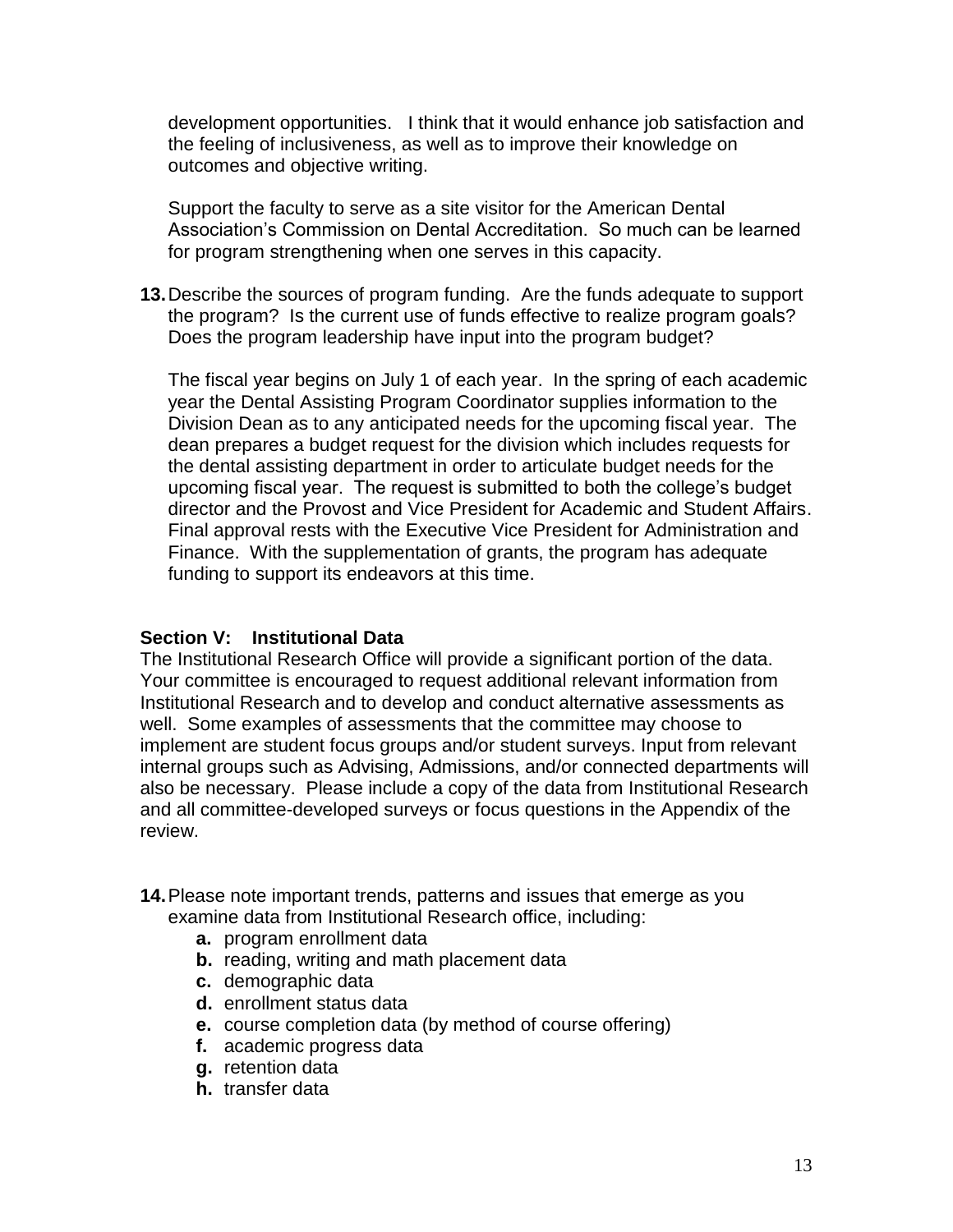### **a. Program Enrollment Data (2006-2010)**

The dental assisting program currently takes in 20 students. This has been a very manageable amount of students. The dental community is able to absorb our graduates into its workforce. It is noted that the pattern for qualified applicants to the dental assisting Certificate program has been steadily increasing for the last 3 years. However, the trend for new student applicants appears to be fairly steady as well as it represents less than half the number of students that the dental assisting program accepts. I believe this trend is related to the number of students desiring to attain an Associate Degree in the field when they graduate rather than the Certificate.

The Associate Degree pattern for qualified applicants to the dental assisting program has also been fairly steady over the last few years as does the new student count for enrollment. The amount of students enrolled in the Dental Assisting Program who are Associate Degree candidates is more than half of the enrolled students. Again, indicating a desire to attain the AS degree.

#### **b. Reading, Writing, and Math Placement Data (2006-10)**

It is noted that the Reading, Writing, and Math Placement scores for new dental assisting Certificate students were higher, and that the dental assisting students were less likely placed in remedial courses than the all college student scores. I interpret this as that many high school students who are interested in a health career are more likely taking college prep classes in high school to prepare themselves for the rigors of a health science program. This interpretation is also based upon admission prerequisites for our health programs. In Writing, the percentage of students placing in English Composition I was almost doubled those placing in Basic Writing, except for fall, 2007 and 2008. This basically followed the Reading scores results.

However, the Degree option new students didn't fare as well as the Certificate candidates when it came to Reading placement scores-1/3 to ½ of the new degree students in the dental assisting program scored in the 'Recommended Reading' course category. For Writing, outside of the fall, 2008, the scores were the reverse for the most part of the Certificate seeking students.

Interesting, in Math, the Certificate students did better in their placement scores than the college over all, as well as better than the Associate Degree students. Again, I believe it is because of the college prep courses the new students took in high school in order to get into a health science related program. It would be interesting to see the age demographics of who placed into what and from which program, the Certificate or the Associate Degree.

### **c. Demographic Data (2006-10)**

It is noted that the highest percentage of students falls in the 20-21 years old range. This would make sense as this is a common age for those who didn't go to college to realize that they probably should have, so now they are enrolling. Also, newspapers and computerized lists, e.g. Craigslist, show a demand for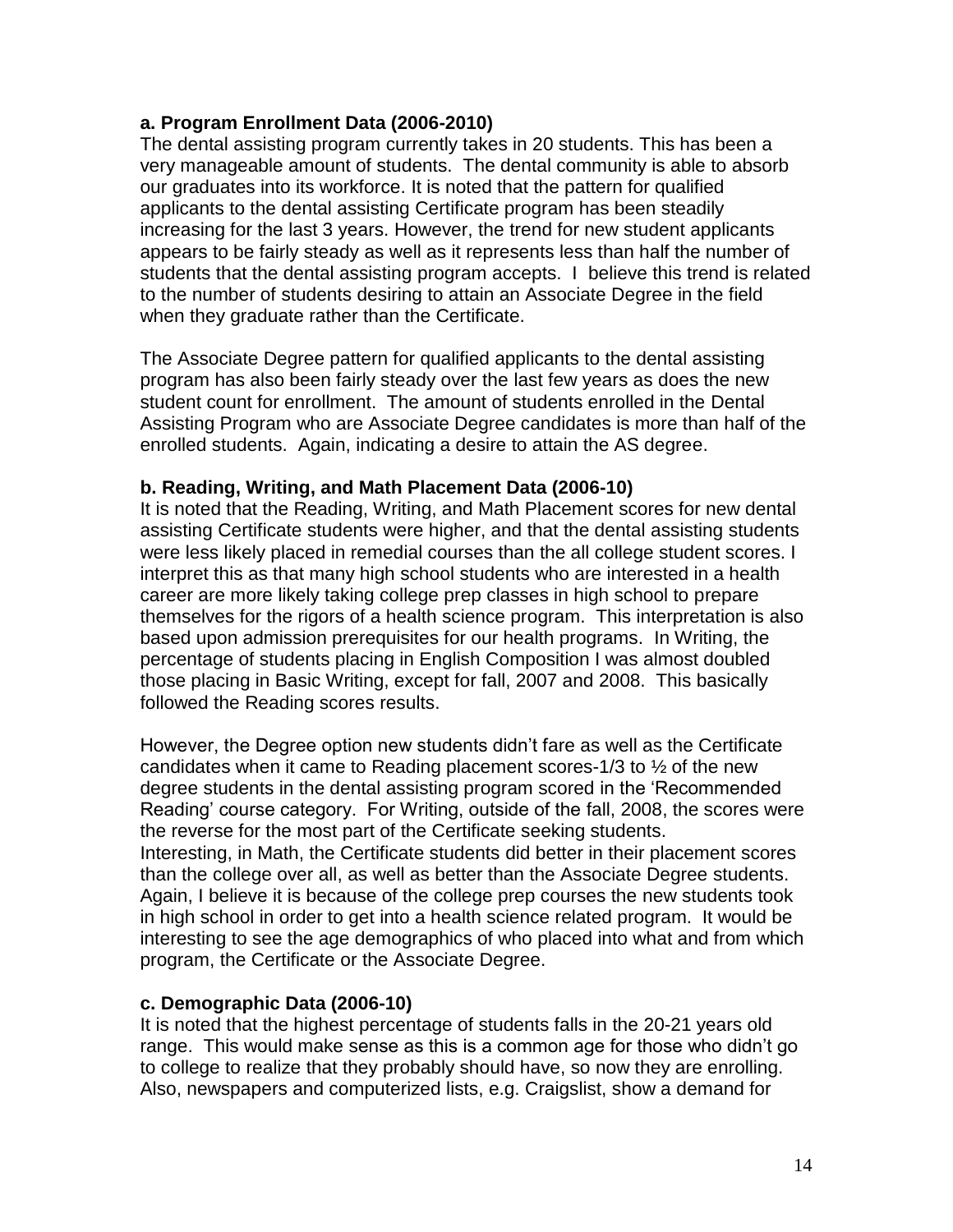dental assistants in the workforce. Dental Assisting is perceived as a quick degree with completion in a year or two. It is also considered to be a good career choice.The other time frame is during the midlife change time, the 30-39 year old bracket. Again, the dental assisting program offers women who are returning to the workforce a fairly quick health career degree, a pleasant work environment, and flexible hours.

In the Associate Degree data, the highest age column is for the 22-24 age group, which makes sense as this is when some students are thinking about their career choices and are making changes. But what was interesting, was the 30-39 age group barely made up 5% of the dental assisting associate degree students. This, to me, reflects the need for a quick degree in order get into the workforce. They are not interested in the degree option.

As far as Gender, most health career jobs are predominantly held by females, and the career of dental assisting is no exception. This has been the case traditionally over the years. Most health career jobs do not pay as well as the business sector, therefore most men do not think of an auxiliary health care job as an option. The Associate Degree bares out the same statistic, more women entering the career than men. And college wide, the number in this program is double the amount of females than the rest of the college.

The matter of Race/Ethnicity appears to reflect the college community at large. The dental assisting program has more white students than any other race, though presently our 2013 class of 20 students is 35% minority.

#### **d. Enrollment Status Data (2006-10)**

The dental assisting program's dental courses, whether they are a part of the Certificate or the Associate Degree, are offered only as day-time courses in Lowell. Students are enrolled as full time students in the dental courses. Students may take the adjunct courses for the Certificate or the Associate Degree programs prior to or after entry into the full-time program. The dental assisting program faculty data reflects similarly to the college at largegenerally there is a 2:1 ratio for adjunct faculty to full-time faculty.

#### **e. Course Completion Data (2006-10)**

This data shows that students who enroll in the dental assisting programs are very likely to complete their coursework, which can be an indicator of career choice satisfaction and/or adequate preparation.

#### **f. Academic Progress Data (2006-10)**

Depending upon the year, most students graduated from the dental assisting program. Students of the Certificate program kept an average of 3.04 for a GPA. While students enrolled in the AS degree program averaged 3.06 for their GPA-a negligible statistical difference.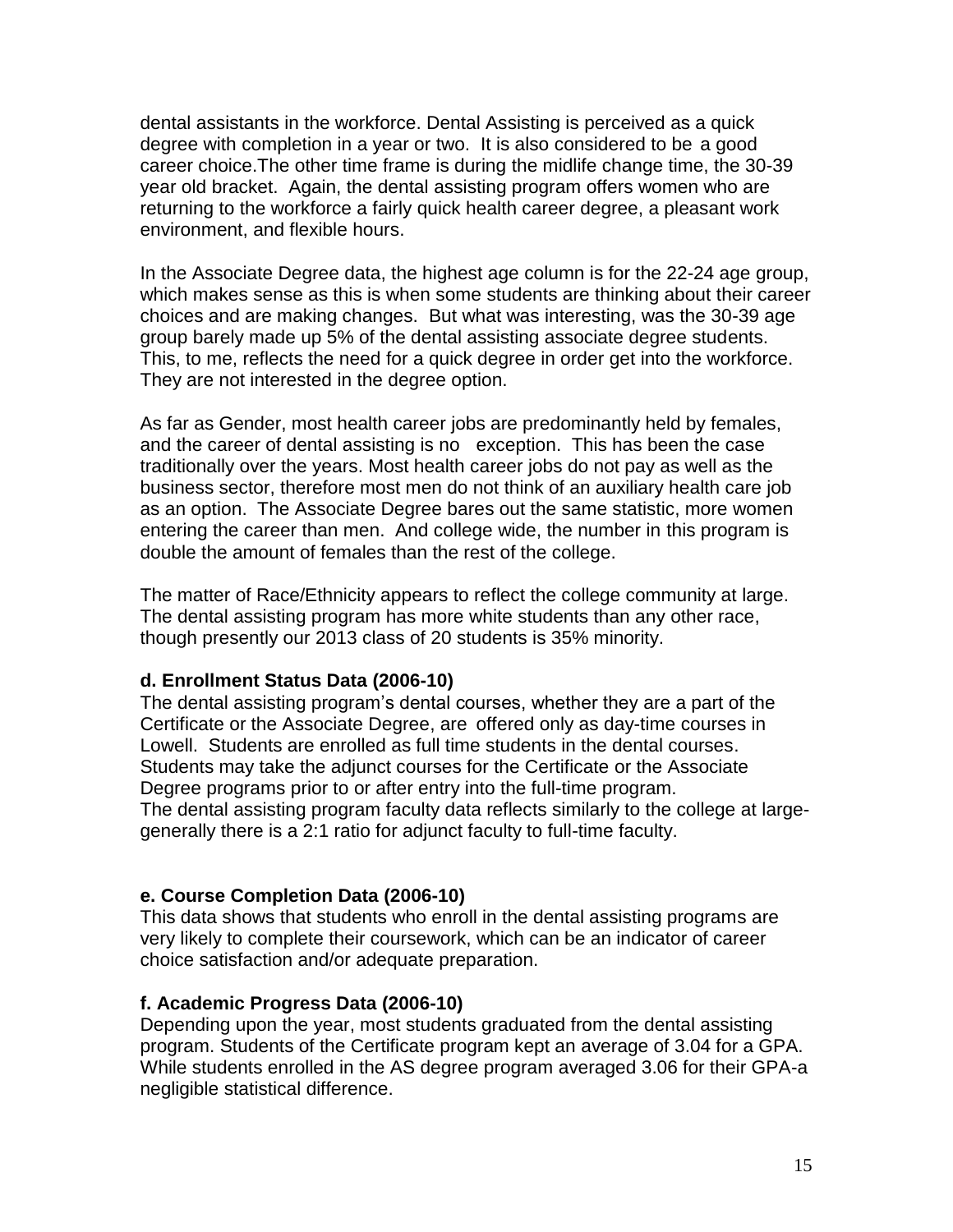### **g. Retention Data (2006-10)**

Students who progressed through the month of September were typically there till graduation. Mostly all students who have withdrawn over the years have done it in September. September is the month where the faculty do an over view of the program and the expectations are laid out.

### **h. Transfer Data (2006-10)**

Between 2006 and 2010, I do not have transfer data from MCC. I do know from my own records that 3 students transferred to 4 year universities from the DA program and have graduated from those schools. I do know that 2 students from the class of 2008 transferred into our hygiene program but neither of them finished. One of those students withdrew from the hygiene program on the first day of her first year to attend to UMass Lowell, and the other failed due to nonattendance after the first month or so. However, I do have some transfer data for the years between1983 to 2007. During that time, there have been 38 MCC dental assisting graduates to transfer and graduate from MCC's dental hygiene program.

- **15.**Please identify labor/market trends that may impact current and future graduates of this program, based on input from advisory boards, focus group meetings with recent graduates, and national and regional data. Some possible sources for such data include:
	- [http://online.onetcenter.org](http://online.onetcenter.org/) (use "Find Occupations")
	- <http://lmi2.detma.org/lmi/FPlmiforms1.asp>

Labor/market trends for dental assistants are excellent according to surveys and national projections. Massachusetts Growth Rate Projection for this job is 23% and the employment rate is rated as "much faster than average". Our Advisory committee consists of dentists, dental assistants, hygienists, and dental laboratory technicians. The dentists are always indicating that dentists in their districts are always looking to employ dental assistants and also indicate that qualified dental assistants, such as our graduates, are harder to find. The dental assisting program director reports that she receives at least two calls per month from dental offices looking for a dental assistant to hire. Also, with the new Rules and Regulations becoming Law, our dental assisting graduates should be in high demand for their clinical knowledge and skills.

**16.**Please summarize findings from student surveys, student focus groups, and/or other types of surveys and focus groups the Committee chose to undertake.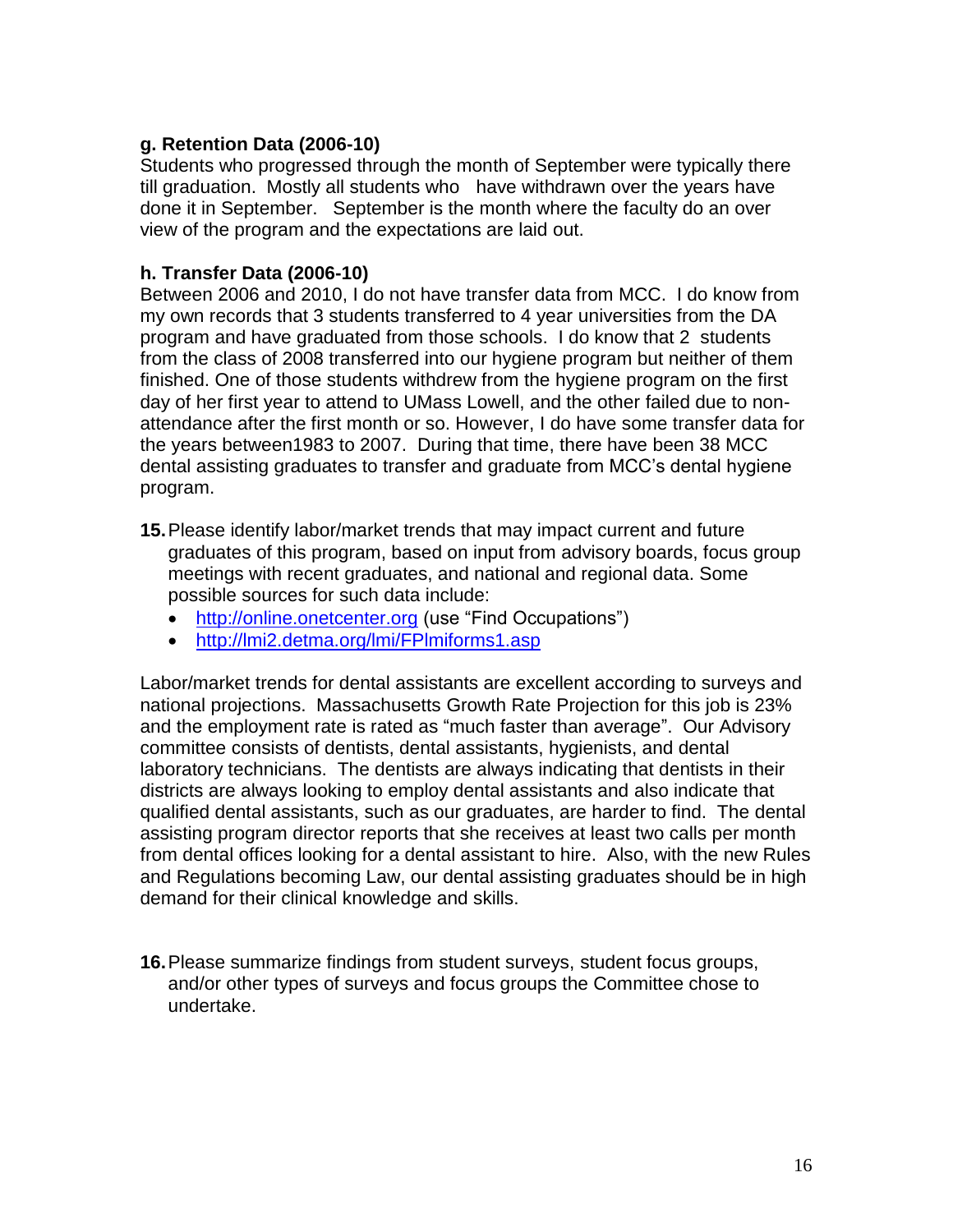## The following chart gives results of our Graduate Surveys:

|                  | 2006 | 2007 | 2008 | 2009 | 2010 | 2011 |
|------------------|------|------|------|------|------|------|
|                  |      |      |      |      |      |      |
| Graduates        | 13   | 13   | 15   | 18   | 18   |      |
| Working in field |      |      |      |      |      |      |
|                  |      | h    |      | 10   | 11   | 12   |
| Continuing their |      |      |      |      |      |      |
| education        |      |      |      |      |      |      |
|                  |      |      |      |      |      |      |

By looking at this data, I interpret it to mean two facts: 1. that our graduate numbers are going up, and 2. that our program is doing what it is supposed to be doing, which is producing dental assistants for our dental community. It also appears that in most years, approximately 20% +/- of our graduates have pursued or are pursuing a higher degree.

### **Section VI: Program Analysis**

### *Additional Curricular Opportunities:*

**17.**Comment on experiential/ work-based learning opportunities in the program (i.e., co-op, internships, service learning). Discuss how the content of the experience **relates** to course credit. How do you calculate the number of contact hours required in relationship to the credit awarded. What percent of students participate in each of these activities? Indicate any problem being faced in incorporating work-based learning.

The externship experience for the dental assisting students is the highlight of the coursework/program. Students are able to put into practice the lessons and techniques they have learned in the lab, classroom, and pre-clinical instruction when they are out in the field. In the fall semester, the Clinical Practicum is two credits for six hours of externship experience. Practicums are given one credit for three hours spent in the practicum. The spring semester's clinical practicum is four credits for eighteen hours of externship experience. This amounts to one credit for each four and a half hours of externship experience. This computation has evolved over time and has been in place for many years. All students in the program participate in the externship experience. The students indicate that they look forward to the experience.

The only 'problem' that might be encountered, though not often, with incorporating work-based learning into the externship experience is the finding of adequate learning environments (dental offices) for the dental assisting students. There are many dental offices willing to take in a dental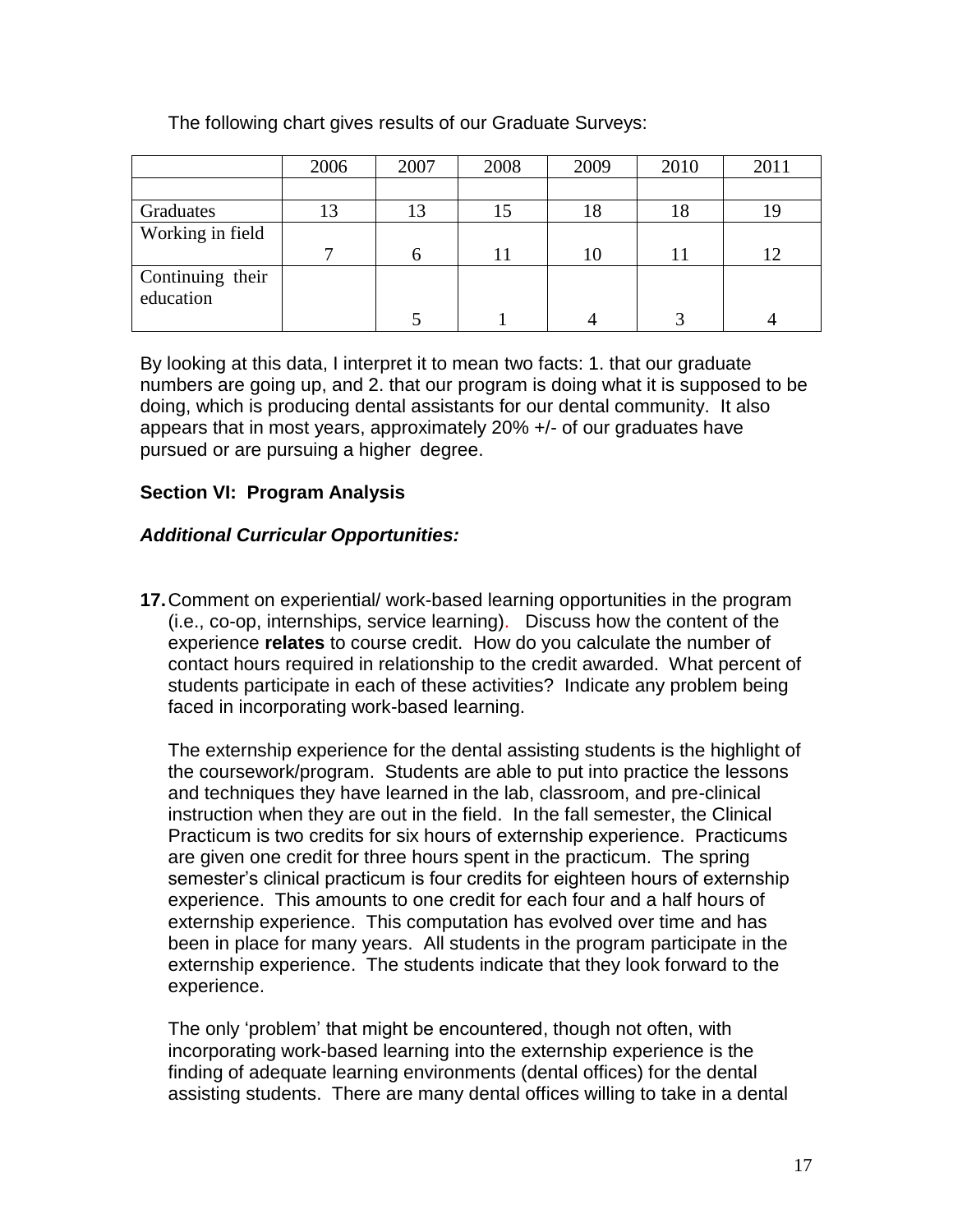assisting student; however the work environment may not be suitable or adequate for student learning. This is determined through a site visit of the dental practice and an interview with the dentist and his/her staff. The program coordinator is the one to conduct the site visit and the interview with the dental office personnel. Based on the information gathered, it is decided whether or not the dental office is adequate for student learning. The criteria used for this determination is based upon the ADA Standards for Dental Auxiliary Programs put forth by the Commission on Dental Accreditation.

**18.**Referring to the data supplied by Institutional Research, along with any other data available to the Program, comment on the role of developmental courses in the program. Do significant numbers of students in the program take developmental courses? What conclusions are you able to draw about the impact of these courses on students' preparation levels?

N/A

**19.**Discuss any new strategies being implemented within your program to support student success. This could include efforts to establish consistent expectations for students, scaffolding learning within sequential courses, inclusion of experiential learning, collaborations with Academic Support Services and/or other support areas, curriculum revision, pedagogical sharing and innovation, etc. Please comment on the availability and adequacy of any support services being utilized.

Students in the dental assisting program must maintain a 73% average or better on quizzes and/or exams to stay within the course and ultimately the program. Students who are not maintaining a sufficient level of performance in a course are encouraged to reach out to faculty for academic advice and support. Students can be referred to Academic Support for tutoring needs and/or study skill methods. Students who are falling behind may also receive an "Early Alert" from the dental assisting faculty and/or program director. These students are then contacted and a determination of need is made. In addition, in order to improve student success, I will be embarking on a curriculum revision in order to investigate new program prerequisites, course requirements, and career trends. I am also investigating the possibility of developing an articulation pathway into our dental hygiene program without compromising student success in that program.

**20.**In the event that there are admissions criteria for acceptance into the program, describe the rationale and process for establishing and reviewing the admission criteria. Do current criteria produce a pool of students who are adequately prepared to succeed in the program?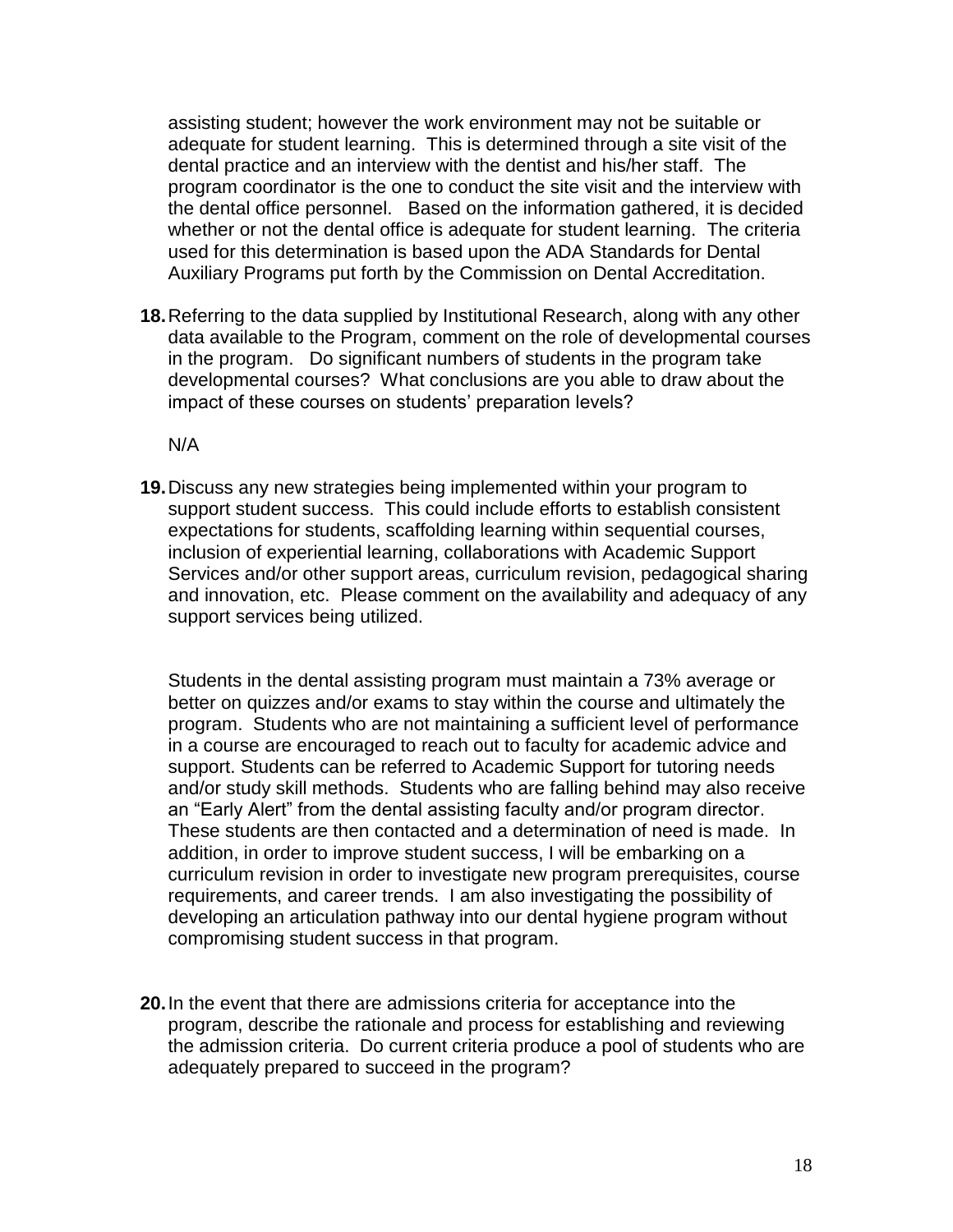The current Dental Assisting admission criteria have been adequate for student success within the curriculum. We are in the process of reviewing these admission requirements because of two reasons: One, the laws governing the practice of dentistry are changing, which means that dental assistants will now need to be licensed/registered to work. In order to get the license, these graduates will need to take and pass certain board exams, a criterion that wasn't in place before; Two, in recent years, at least one student withdraws from the program at the beginning due to when asked, "this doesn't seem to be the right career choice for me". After looking at other Admission criteria of other local dental assisting programs, it was noticed that these programs have a mandatory orientation to the profession that must be taken prior to applying. I am reviewing the feasibility of doing this for the Dental Assisting program. Doing a survey of this year's dental assisting class, it was discovered that out of the 20 students accepted only 5 attended the Health Career Information sessions. Of those 5 who attended these sessions, none went to the dental assisting program's overview session, however 2 went to the dental hygiene one. Three students have dropped from the program this year before the second week of school ended, 2 of those students never attended either of MCC's Health Career Information sessions; the other student attended the HCI session but for hygiene. I will be going back a few years to see how many of those students actually attended the HCI sessions and if they did, find out if they came to the dental assisting overview.

#### *External Perspectives:*

**21.LOCAL:** Based on a review of other college catalogs, list the colleges in our general area that have similar programs and comment on significant differences from the ones we currently offer that bear further exploration.

Two community colleges in the general area of Middlesex Community College offer a one-year dental assisting program. They are Northern Essex Community College in Haverhill and Quinsigamond Community College in Worcester. These programs offer a one-year Certificate Program that is accredited by the ADA Commission on Dental Accreditation. All programs that are accredited must follow a set of Standards set forth by the ADA Commission on Dental Accreditation. Therefore, there are many similarities to our programs in curriculum content. Differences in the programs might be seen around the flexibility allowed for program design. One big difference that we offer, that they do not, is an Associate's Degree option in Dental Assisting, specifically. This option has been well received in the community especially with dental assistants who currently teach at area vocational high schools and do not have a degree in their discipline and need one.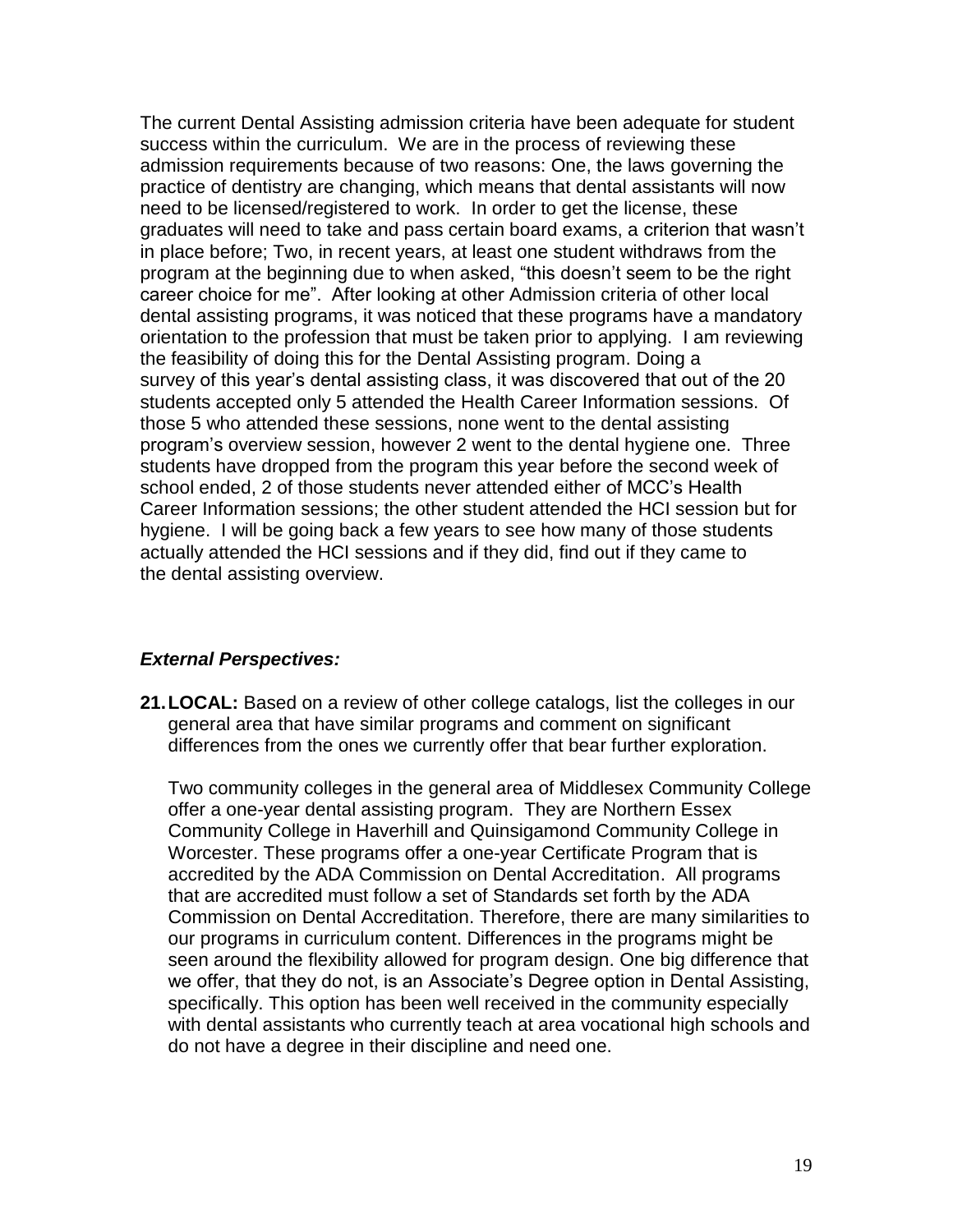| <b>College</b>                               | <b>Admission criteria</b>                                                                                                                                                                                                                    | $#$ of            | $#$ of  | $#$ of                                                             | Externships                                                                                                            |
|----------------------------------------------|----------------------------------------------------------------------------------------------------------------------------------------------------------------------------------------------------------------------------------------------|-------------------|---------|--------------------------------------------------------------------|------------------------------------------------------------------------------------------------------------------------|
| Day/Eve.                                     |                                                                                                                                                                                                                                              | FT <sub>v</sub> . | student | dental                                                             |                                                                                                                        |
| Program                                      |                                                                                                                                                                                                                                              | PT                | S       | units                                                              |                                                                                                                        |
|                                              |                                                                                                                                                                                                                                              | Facult            |         |                                                                    |                                                                                                                        |
|                                              |                                                                                                                                                                                                                                              | y                 |         |                                                                    |                                                                                                                        |
| Middlesex<br>Community<br>College (Day)      | HS Biology and<br>General Math with<br>a 'C' or better;<br>CPR; CORI/SORI<br>screening                                                                                                                                                       | 1.5/4             | 20      | $\overline{4}$                                                     | 4 Rotations (1<br>day/wk. during fall;<br>3 days/wk. for 3, 5-<br>week rotations<br>during spring) 6<br>hours each day |
| Northern Essex<br>Community<br>College (Day) | 1 HS science course<br>with a $^{\circ}$ C' or better;<br>Completion of<br>mandatory DA<br>Informational<br>Session; Drug<br>Testing, CPR;<br><b>CORI/SORI</b><br>screening                                                                  | 2/2               | 24      | 5                                                                  | 2 days of<br>observation in fall<br>2.5 days/wk. for 15-<br>16 weeks of spring<br>semester. 8 hours<br>each full day   |
| Quinsigamond<br>Community<br>College (Day)   | HS Biology and<br>Chemistry with a<br>'C' or better;<br>Attend mandatory<br><b>Health Information</b><br>Session; take the<br><b>HOBET</b> test;<br><b>CORI/SORI</b><br>screening with<br>possible finger<br>printing and/or drug<br>testing | $\overline{1/4}$  | 16      | Uses<br>their<br>dental<br>hygiene<br>program'<br>Units/cli<br>nic | Fall-4 days;<br>Intersession: 60<br>hours;<br>Spring-3 rotations<br>@ 72 hours, each                                   |

The difference in the two programs and ours is as follows:

Northern Essex Community College:

- NECC offers a one-year Certificate CODA approved Dental Assisting Program.
- They do not have an Associate's Degree in Dental Assisting.
- Their clinical externship is in the Spring Semester only. It is composed of a two and a half day clinical experience each week of the spring semester. Sometimes this clinical experience extends into the week after the semester ends depending upon whether or not holidays, snow days, etc. cut into the semester.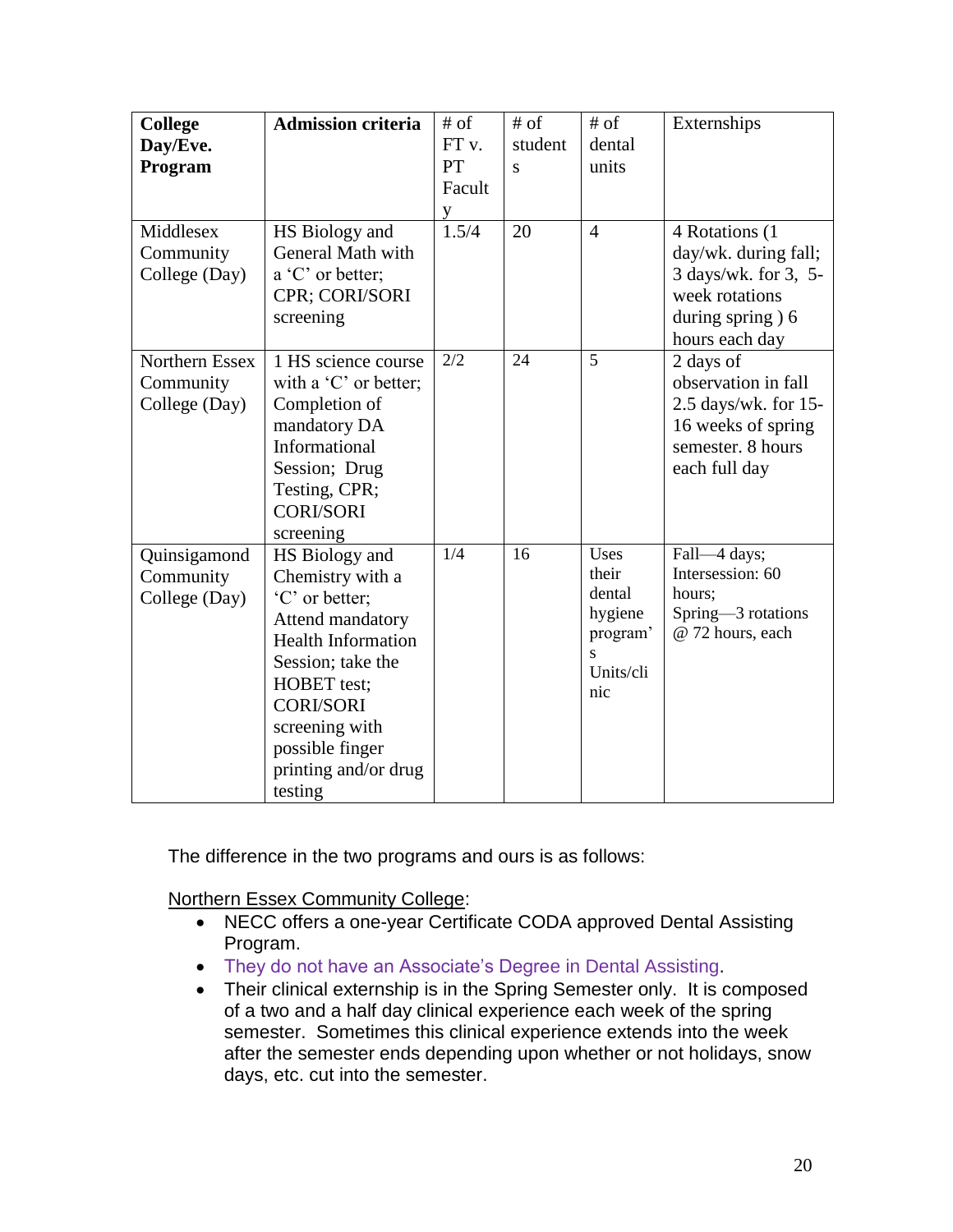- We offer a one day clinical experience in the fall semester for 8 weeks but prior to that, students are in a pre-clinical lab at the school for 6 weeks. During the spring semester, students are out on externship for three days a week for the full semester.
- Their course titles are similar to ours but their course descriptions are quite different. They split some of their courses over the two semesters, e.g. Dental Assisting I, Radiology I, and Dental Science I are scheduled in the fall semester; Dental Assisting II, Radiology II, and Dental Science II are scheduled in the spring semester.
- In our program, Dental Assisting and Radiology is concentrated into the fall semester. The fact that their Radiology course is one year in length and ours is one semester in length does merit reviewing.
- Our Radiology course is accepted into our Dental Hygiene program for our dental assisting students if accepted into the DH program. However, this transfer of credit is only good for two years. Students from our Dental Assisting Program must retake Radiology if they are not accepted within the two year limit. They do have the option and opportunity to challenge the Radiology final exam and test out of the lab.
- As pre-requisites to admission, students at NECC are subjected to a drug screening and CORI/SORI screenings. Students are also required to complete a mandatory Dental Assisting Informational Session. Applicants must have taken one science course in high school and they need to have received a "C" or better. Applicants must have had at least a 2.0 GPA on a 4.0 scale.
- We also require a CORI/SORI screening, but not until after admission into the dental assisting program. Our applicants must have received a "C" or better in high school biology and in a general Math course. Our students must have at least a 2.0 GPA in order to get into the program or to graduate from the program.

Quinsigamond Community College:

- QCC offers, as do we, both a dental assisting program and a dental hygiene program.
- QCC offers a one-year CODA approved Certificate Program.
- They do not have an Associate's Degree Program.
- One fact that deserves reviewing is that their dental hygiene program reserves two seats each year for qualifying students from the school's dental assisting program. Their dental assisting students take three DHY (dental hygiene) courses as part of their curriculum: Dental Radiology, Dental Anatomy, and Dental Materials. In order to gain one of these reserved seats to the dental hygiene program, the dental assisting candidate must have an overall 3.3 (or better) GPA, have attained at least a B in those three DHY mentioned courses, and at least an A- in three dental assisting courses. Students must also have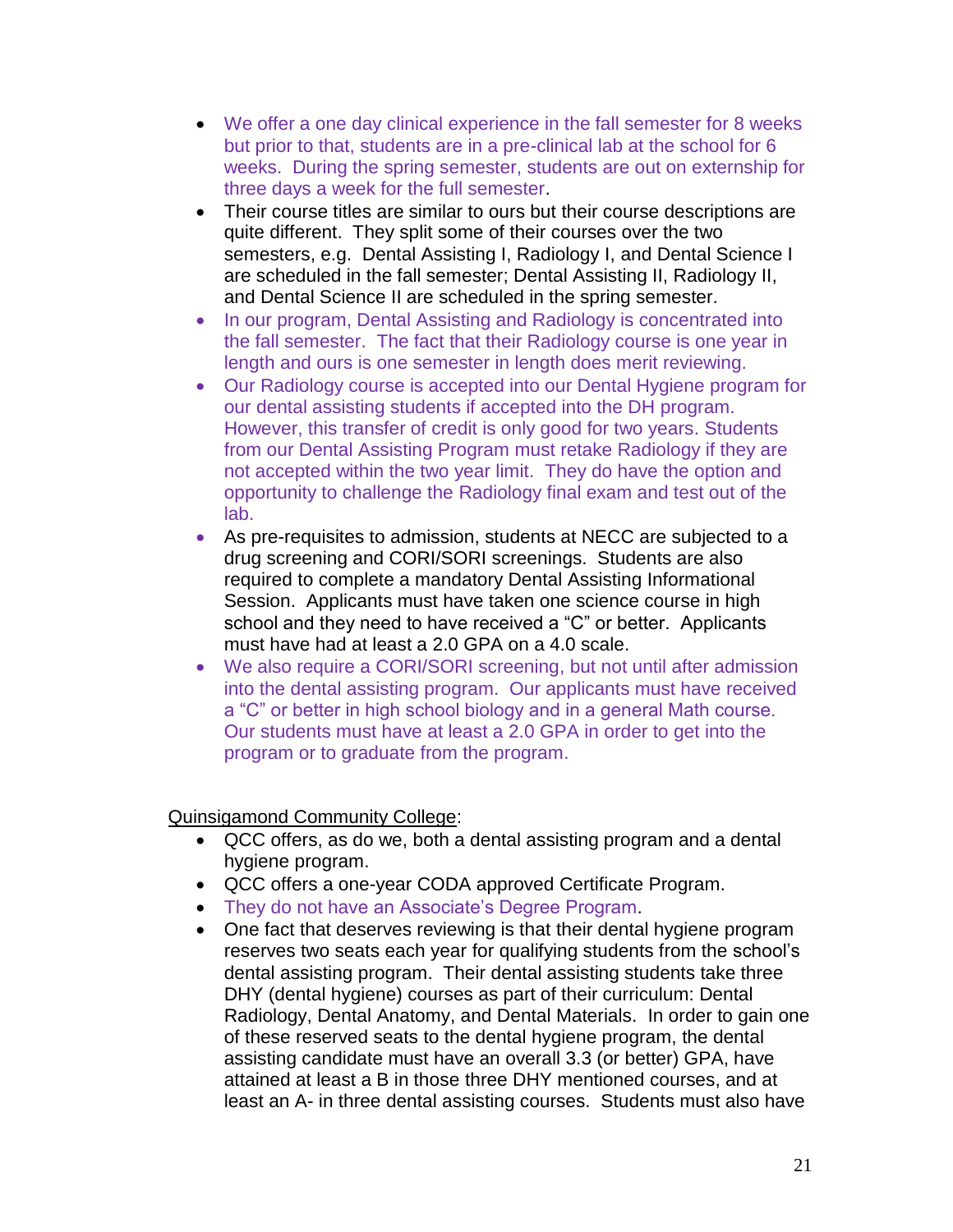two recommendations from dental hygiene faculty (one needs to be from a full-time person); plus they need to have taken A & P I and II prior to entry and have attained at least a "C" in both of those courses. Other DH admission criteria have been waived.

- Our students must apply in the same manner as other applicants nothing is waived. Our Dental Radiology course is accepted into Dental Hygiene but as stated before, that is limited to two years from the time the dental assisting student finishes the dental assisting program. No other course from the dental assisting program is accepted into our dental hygiene program.
- QCC offers their clinical externship component throughout the year. Their clinical experience is incorporated into three courses: one course, Dental Assisting I, in the fall; Dental Assisting II, in the spring; and a clinical practicum offered during the winter intersession.
- Our clinical courses are offered in two semesters.
- QCC admissions criteria is high school biology and chemistry with a "C" or better. Applicants must attend a Health Information Session and have a HOBET score of 45% within two attempts. After acceptance, students must undergo CORI/SORI screenings and be possibly tested for drugs and/or be finger printed.
- Again our Admissions criteria are a "C" or better in high school biology and a general math.
- **22. NATIONAL BEST PRACTICE:** Based upon either the committee's knowledge of or research on institutions beyond our geographical area that have exemplary programs or are known for their 'best practices,' comment on significant similarities or differences at MCC and identify areas that bear further exploration.

A dental assisting program that one might consider as having an exemplary program would be

Harrisburg Area Community College; Harrisburg, PA

This HACC is exemplary in my opinion because the program is laid out well and they offer separate Expanded Functions courses, which are not part of the CODA Certificate Program.

They have an interesting admission policy. Students must apply by May 15<sup>th</sup>. However prior to that, students must schedule an interview with the program director and have had a 4-hour "shadowing" experience at a dental office. Student applicants must also be cleared for CORI/SORI, Drug and Alcohol, and have taken their CPR. Student applicants are also ranked with points on whether they passed HS Biology, Communication, and English with a C or better (the higher the grade, the higher the points) but if they got a D or worse, then points are subtracted. Applicants get points for completing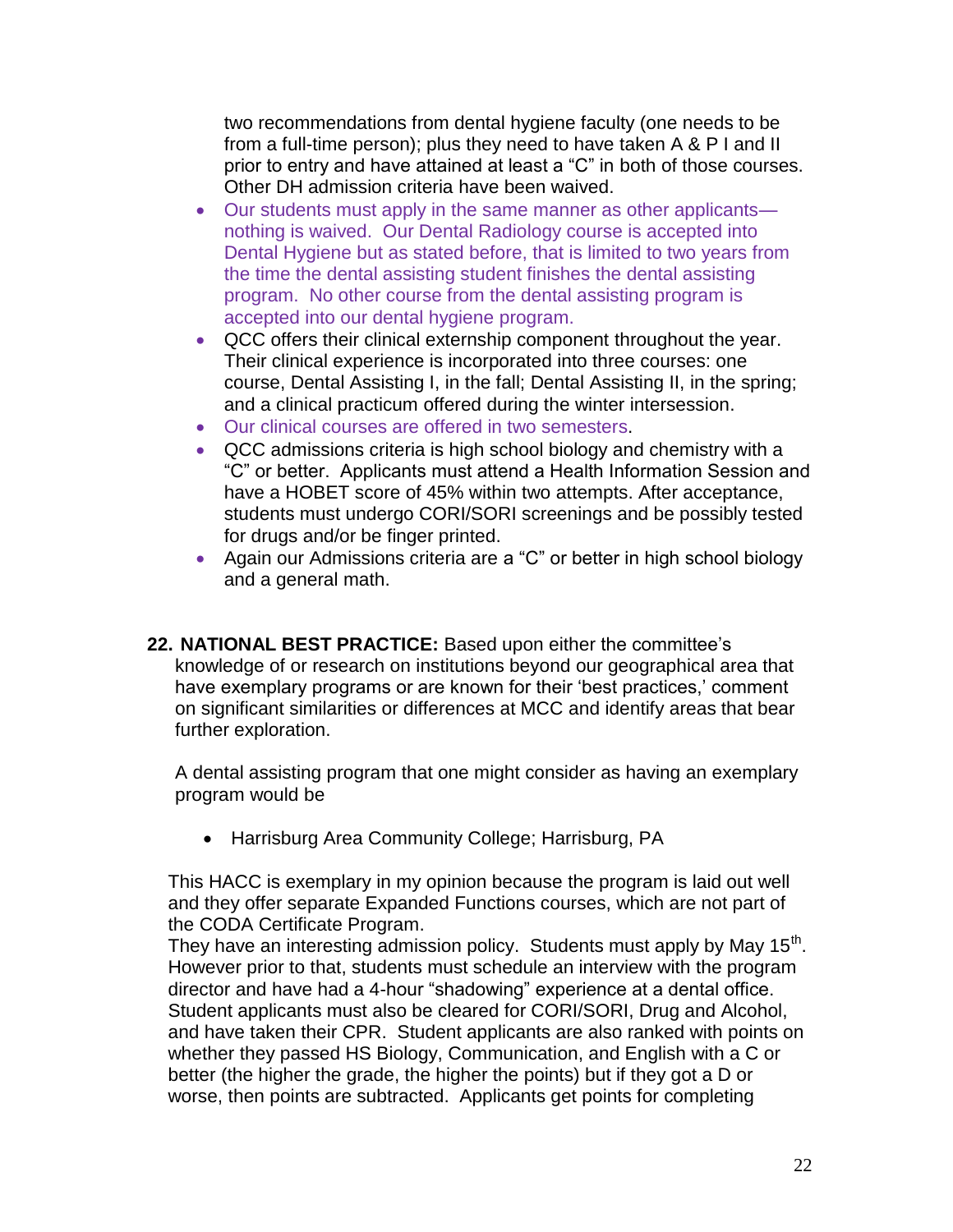another DA program or other health program, and they also receive points on how much education they would be coming into the DA program with (e.g. Associate Degree, Baccalaureate Degree).

Their program of study has a one year (two semesters) Radiology Course. They offer dental management in the fall and this 2 hour lecture course also has a one hour computer component in addition. They split their Dental Assisting course into both semesters; the first semester concentrates in Operative Dentistry and the second semester concentrates in dental materials. This arrangement is quite different than ours. They do not go out to externship until the second semester and it is two full days for the entire semester. However, they do have a summer intersession which is four weeks (4.5 days a week) in length. This starts the Monday after the last day of classes in the spring. All of this, to me, has merit and needs further research.

The Dental Assisting Program offers courses two nights per week in Expanded Functions. Students taking these courses must be a Certified Dental Assistant credentialed by the Dental Assisting National Board. The courses are open to the community and those graduates who have earned their CDA credential. With these courses, it frees up the day program from having to teach procedures that only a CDA can perform. Another area for research.

The College does have a dental hygiene program, as well, but there are no pathways from the dental assistant program into the dental hygiene program.

Please provide any additional information that you consider important in assessing this department/area.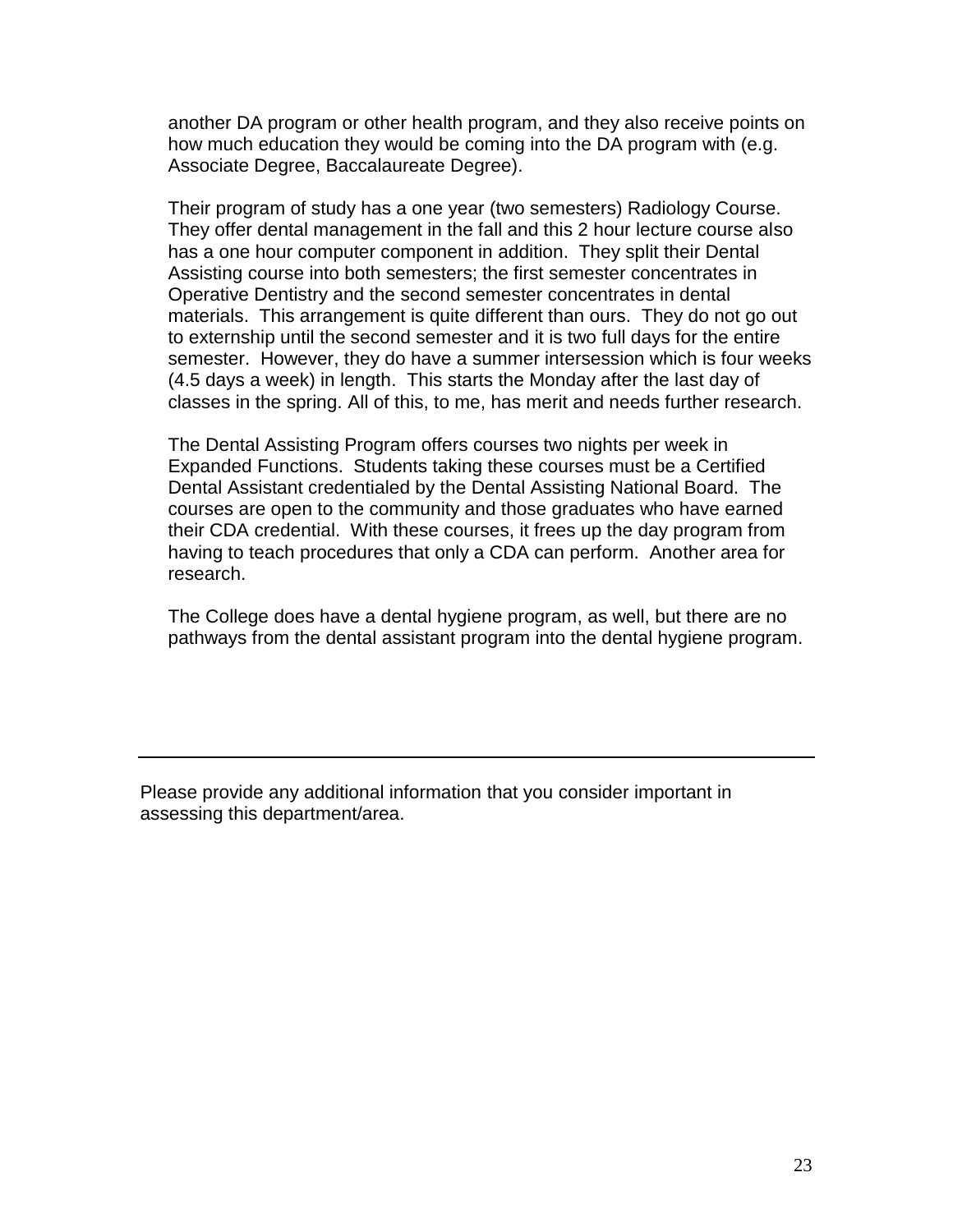## **Section VII: Program Evaluation Summary**

A. Program Strengths

(Bulleted List with reference to the question(s) numbers in the program review where this strength is explained.)

- Small program size (#15)
- The department has their own dental clinic (#16)
- ADA Accreditation (#22)
- Knowledgeable faculty; Dental Assisting background (#8)
- An Associate Degree in the major is offered (#15,22)
- Real dental office experiences (#18)
- B. Program Action Plan for Improvements, Budgetary Implications, Timelines

| <b>Action Items</b><br>(Reference the question in<br>the program review where<br>this need is explained.) | <b>Proposed Plans for</b><br>Improvement<br>(Bulleted list of suggestions.)           | <b>Financial</b><br>Needs to<br><b>Make</b><br>Improveme<br>nts | Proposed<br><b>Timelines for</b><br>Implementation |
|-----------------------------------------------------------------------------------------------------------|---------------------------------------------------------------------------------------|-----------------------------------------------------------------|----------------------------------------------------|
| Question 12                                                                                               | <b>Sterilizer</b><br>$\bullet$<br>New dental unit<br>arms<br>Dental models            | Grants                                                          | 2012                                               |
| Question 12                                                                                               | New cabinetry in<br>$\bullet$<br>clinic and lab<br>New dental units                   | Grants                                                          | 2013, 2014                                         |
| Question 12                                                                                               | <b>Practice simulator</b><br>$\bullet$<br>manikin                                     | Grants                                                          | 2015                                               |
| Question 6,10, 21                                                                                         | Curriculum review<br>Admissions review                                                |                                                                 | 2012, 2013                                         |
| Question 22                                                                                               | Develop an<br>$\bullet$<br>internal articulation<br>agreement with<br>MCC DH program  |                                                                 | 2013, 2014                                         |
| Question 22                                                                                               | Review the<br>possibility of a one<br>year dental<br>radiology course                 |                                                                 | 2012, 2013                                         |
| Question 22                                                                                               | Review the<br>$\bullet$<br>possibility of a<br>clinical rotation<br>during the winter |                                                                 | 2012, 2013                                         |